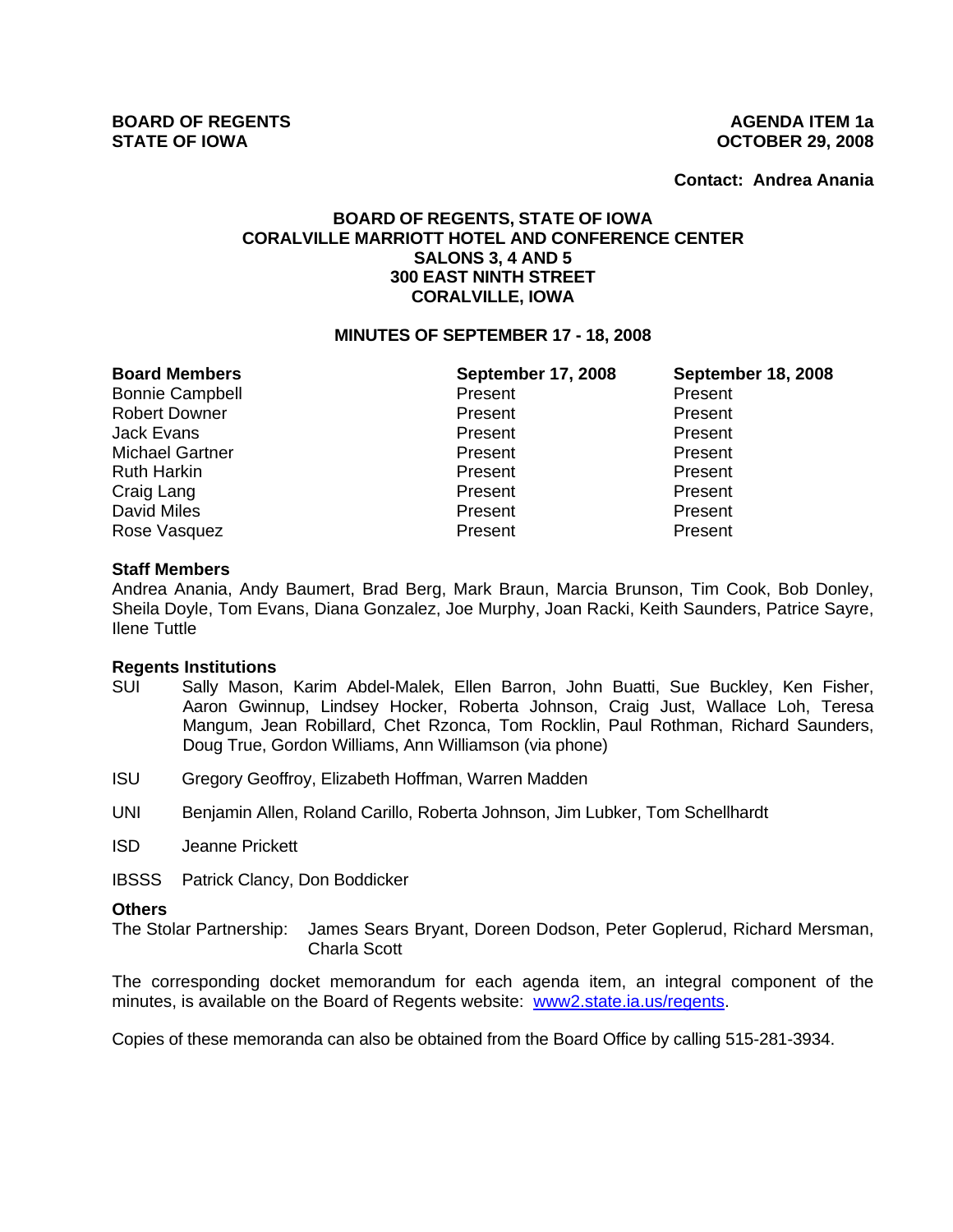# **President Miles called the meeting to order at 3:25 p.m. on September 17, 2008.**

#### **Evaluation of Institutional Head**

President Miles said that the Board will move into closed session to evaluate President Mason's first year at the University of Iowa and reported that the Board will discuss all elements of her first year other than the University's handling of the sexual assault case, which will be handled at a future meeting. He said that the Board would not be taking any action later today when the Board reconvenes in open session.

#### **Executive Session**

¾ MOVED by LANG, SECONDED by EVANS, to enter into closed session pursuant to Iowa Code section 21.5(1)(i) upon request of an individual whose performance is being considered. The individual has requested that their performance be discussed by the Board in closed session.

| Regent | Campbell          | Downer | Evans | Gartner | Harkin | Lang | Miles | Vasquez | <b>Vacant</b> |
|--------|-------------------|--------|-------|---------|--------|------|-------|---------|---------------|
| Aye    | $X$ x x x x x x x |        |       |         |        |      |       |         |               |
| Nay    |                   |        |       |         |        |      |       |         |               |

MOTION APPROVED by ROLL CALL.

The Board convened in closed session at 3:30 p.m.

The Board reconvened in open session at 5:20 p.m.

**President Miles adjourned the meeting at 5:20 p.m.** 

# **President Miles called the meeting to order at 8:35 a.m. on September 18, 2008.**

#### **Consent Agenda**

- Minutes of July 22, 2008, Board Meeting
	- Regent Gartner noted that the minutes indicate that he was absent and requested that they be amended to reflect that he was present.
- Minutes of August 6-7, 2008, Board Meeting
- **•** Institutional Personnel Transactions
- Conflict of Interest Vendors
- Request to Award an Honorary Doctor of Humane Letters Degree at the University of Iowa Regent Downer disclosed that Himie Voxman, the proposed recipient of this Award, is a client and noted that Board Office Counsel indicated that he did not need to recuse himself.
- Request to Award an Honorary Doctor of Science Degree at the University of Iowa
- Request to Award an Honorary Doctor of Humane Letters Degree at the University of Iowa
- Request to Award an Honorary Doctor of Humane Letters Degree at the University of Iowa
- Revision to 2009 Board Meeting Schedule
- ¾ MOVED by LANG, SECONDED by GARTNER, to amend the Minutes of July 22, 2008, to reflect that Regent Gartner was present, and approve the Consent Agenda as amended.

| Regen   | Campbell | ⊃owner | Evans | Gartner | Harkin | ∟ano | <b>Miles</b> | Vasquez | ∨acant |
|---------|----------|--------|-------|---------|--------|------|--------------|---------|--------|
| Aye     |          |        |       |         |        |      |              |         |        |
| Nay     |          |        |       |         |        |      |              |         |        |
| Abstair |          |        |       |         |        |      |              |         |        |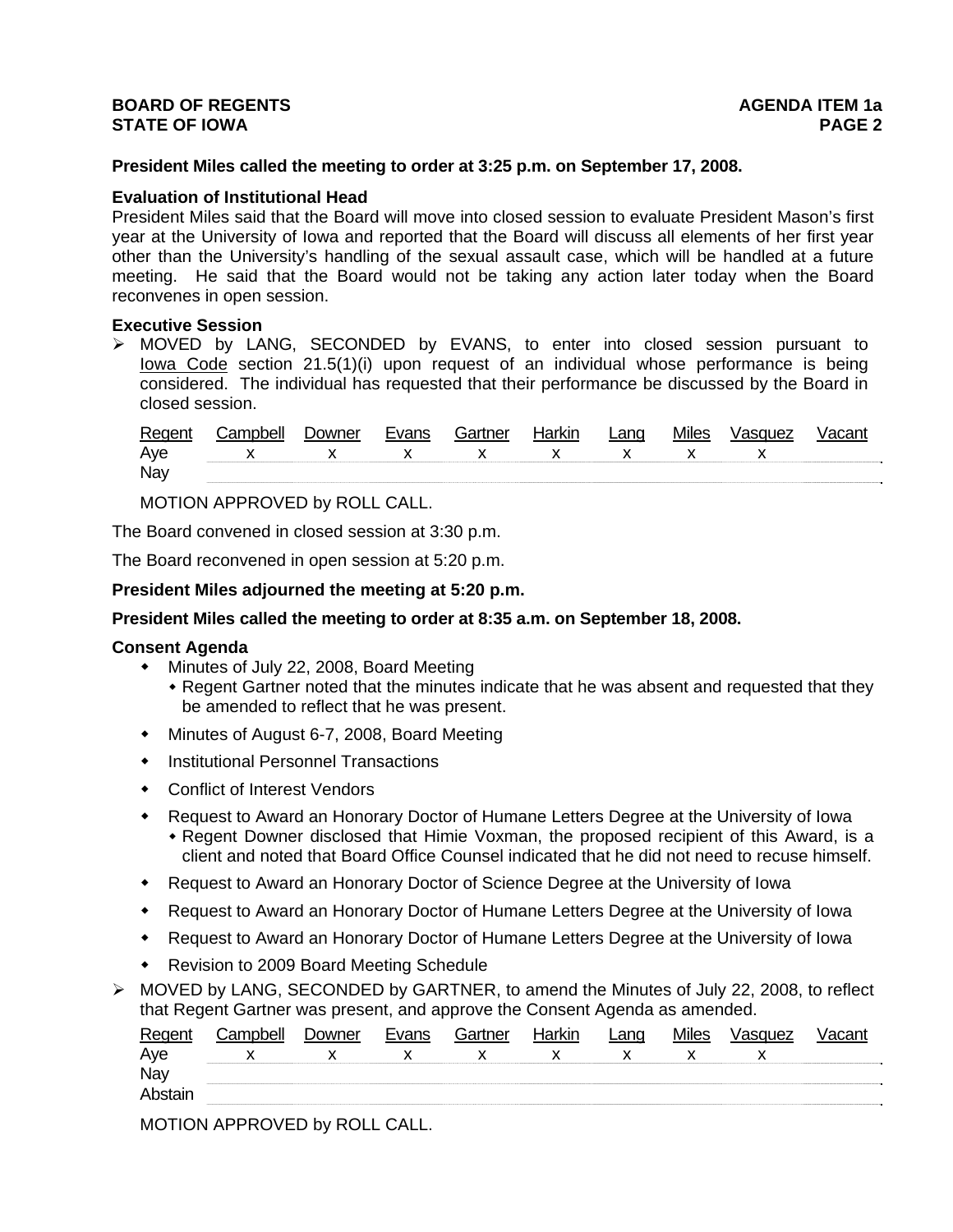# **Executive Director Report**

Executive Director Bob Donley reported that the institutions worked together over the last several months on student tuition and financial debt and that that Diana Gonzalez will be discussing the issue later today; recommendations will be presented to the Board at its October meeting.

Executive Director Donley announced the following:

- The October Board meeting will be a one-day meeting on October  $29<sup>th</sup>$ ; October  $30<sup>th</sup>$  will be a strategic planning session with facilitator Dennis Jones, President for The National Center for Higher Education Management Systems. He said that Mr. Jones has been through the strategic planning process with several states over the past 30 years.
- The February 2009 meeting will include a strategic planning workshop on February  $2^{nd}$ ; February 3<sup>rd</sup> will be the Board meeting.
- $\triangleright$  The Board received the report by GENERAL CONSENT.

# **Institution Updates**

President Geoffroy reported on ISU's: (1) enrollment increase; (2) National Science Foundation grant for establishing an engineering research center focusing on biorenewable chemicals; (3) recent Bioeconomy Conference; (4) groundbreaking for the new Biorenewables Research Laboratory and the new Chemistry Building; and (5) dedications planned for the new Alumni Center and additions to the Seed Science Center and Coover Hall. President Miles congratulated President Geoffroy on the Biorenewables Research Laboratory and the Bioeconomy Conference, noting that Iowa's institutions for higher learning are places for spirited debate which occurred at this conference.

Superintendent Clancy reported on IBSSS's: (1) AmeriCorps induction ceremony; (2) return of students and their families to campus; and (3) award of a five-year federal deaf/blind grant for high-need, multiple disabilities services. In response to questions from Regent Gartner, Superintendent Clancy reported that there are 11 students on campus, a few in Vinton schools, and approximately 400 around the state; nearly all on-campus students have multiple disabilities and include secondary, middle, and high-school students.

Superintendent Prickett reported on ISD's: (1) response to the federal mandate on implementation of wellness policies and the School's goal for students and staff to maintain healthy lifestyles; (2) establishment of the first parent-teacher-student-staff association; (3) plan to participate in the Coordinating Council's meeting to review achievement data for state-wide and on-campus students; (4) involvement with the Area Education Agency's implementation of the Iowa core curriculum and literacy and math cadres; (5) curriculum and professional development; and (6) faculty member Megan Jones' photography award from the Iowa Schools and Public Relations Association and Cindy Soppe's funding grant from the National Endowment for the Humanities.

President Allen reported on UNI's: (1) student achievements, including Daniel Velasco, an undergraduate student from Ecuador who was the winner of The National Flute Association's 2008 Young Artist Competition; (2) Department of Communication Sciences and Disorders rank of  $7<sup>th</sup>$  in the country; (3) planned educational activities and events prior to a visit from the  $14<sup>th</sup>$  Dalai Lama of Tibet, which will focus on education and the values inherent in teaching and learning; (4) hosting the Iowa Teacher of the Year reception in October; (5) enrollment increase; (6) sustainability efforts and faculty member Professor Bill Stigliani's public service award from the Sierra Club for protecting the environment. President Pro Tem Evans asked how the Ecuadorian flautist found UNI. President Allen thought it was due to the School of Music's connections, reputation, and aggressive recruiting of talent from around the world.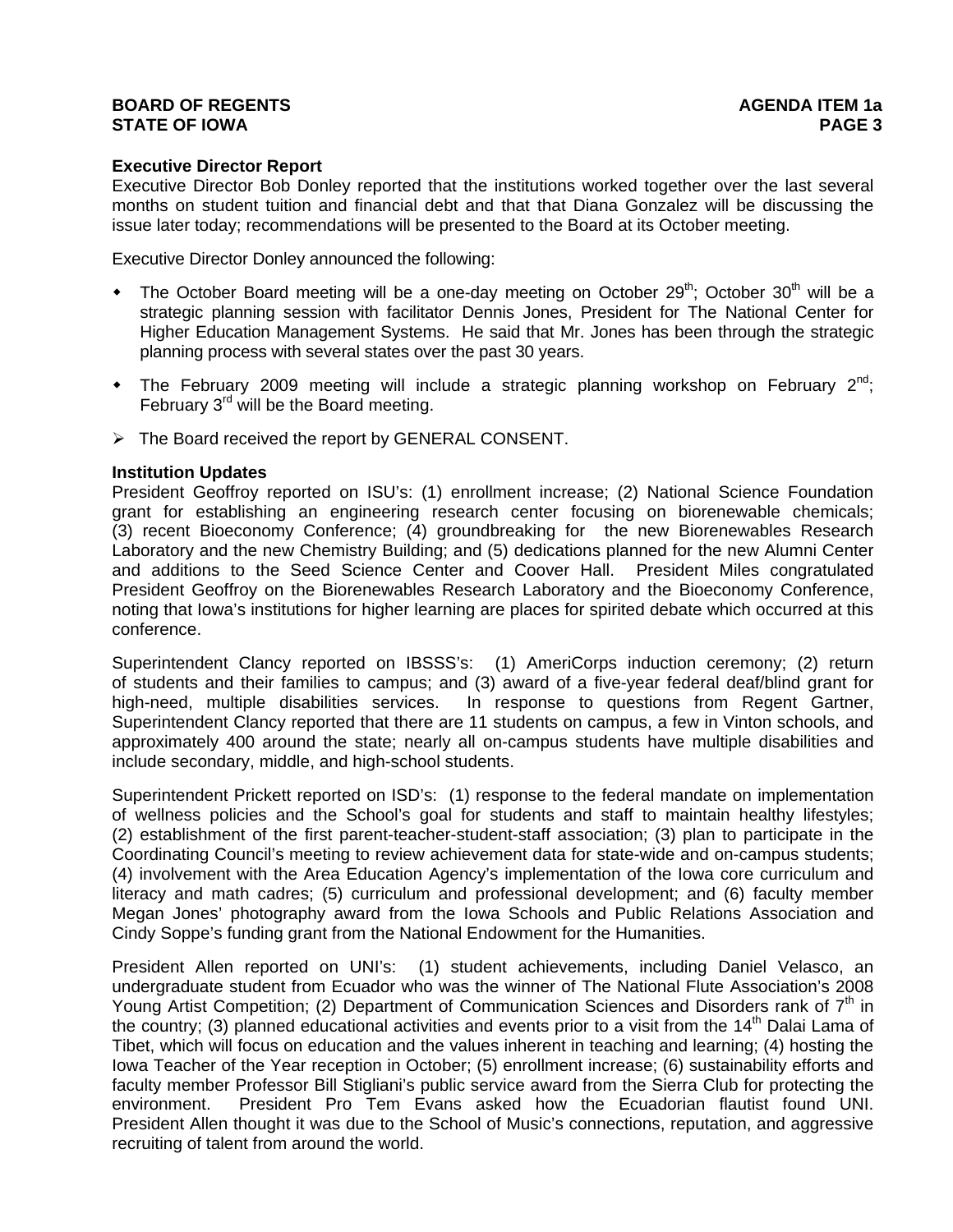President Mason reported on SUI's: (1) flood recovery efforts and enrollment increase - the third largest entering class in history; (2) current flood recovery and clean-up efforts; (3) research funding, including two new grants for understanding and combating hearing loss in preschool children and for research on chronic pain disorders related to kidney disease; (4) receipt of a \$25 million dollar gift commitment to the University of Iowa Foundation from the Fraternal Order of Eagles (FOE) to support diabetes research; (5) efforts to move forward on sustainability; and (6) budget proposal for the Iowa Institute on Sustainable Water and Energy.

President Miles congratulated President Mason and the entire University for the FOE award and acknowledged that it was a very competitive situation and speaks highly of the work coming out of the University of Iowa.

 $\triangleright$  The Board received the updates by GENERAL CONSENT.

#### **Flood-Related Approvals for the University of Iowa**

Regent Gartner asked if the University of Iowa has gone through everything and decided if they want to rebuild in the same location. Vice President True said no.

Regent Gartner asked what kind of protection the University is building for the future. Vice President True said that is part of the complex, intellectual work to be done. He said that some facilities should be rebuilt and that some mechanicals can be moved or the use can be changed in such a way to substantially mitigate risks. He added that each building will need to be evaluated as to how to go back and rebuild.

Regent Gartner asked about the future of Hancher Auditorium. Vice President True said that the University will have a dynamic performing arts center in the future and that the details are something that the University needs to consider, work on, and come back to the Board to discuss.

Regent Downer asked about the status of the river crossing and how soon that project is likely to be completed. Vice President True said that it is scheduled to be completed by December  $15<sup>th</sup>$ .

Regent Lang stated that he hoped the University is working with the US Army Corps of Engineers with the idea to keep the reservoir level down far enough to contain a large amount of water at any given time. He thought that some problems could have been avoided. Vice President True said that the University is committed to work with them in a very positive way.

President Miles stated that a listing of all of the facilities affected and where the University is in terms of decisions would be helpful. Vice President True said that will be done.

In response to a request from President Pro Tem Evans, Vice President True elaborated on the relationship between FEMA and FM Mutual.

Regent Gartner stated that the Governor hired a consulting company and asked if the University has access to that company to help with FEMA. Vice President True said that the University separately engaged the consulting company and that the University has a pretty direct connection with FEMA. He said that, by the next Board meeting, he would be able to report to the Board how the system is working.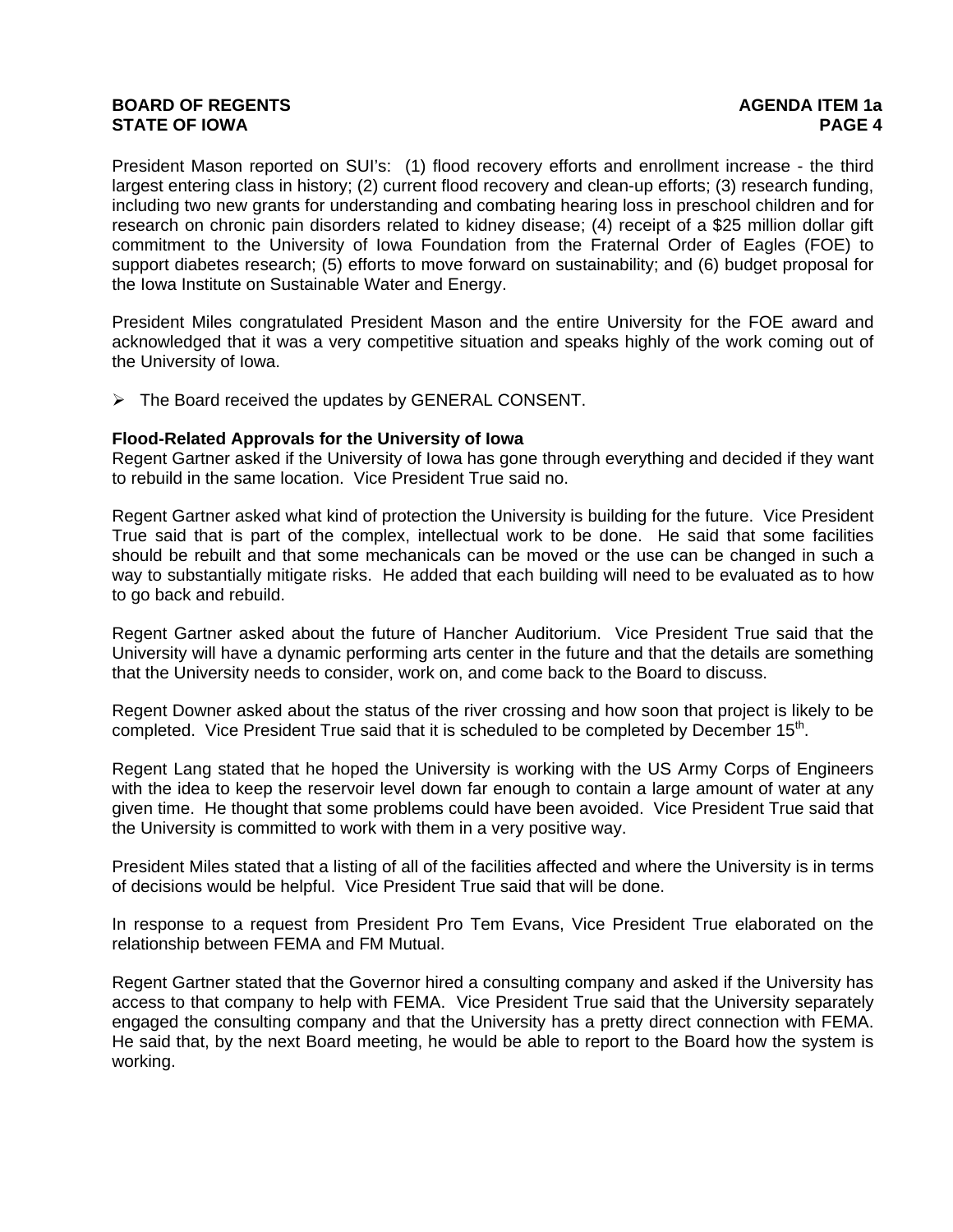#### **a. Status Report on Approved Capital Projects**

¾ The Board received the report by GENERAL CONSENT.

#### **b. Financing of Flood Relief**

- $\triangleright$  MOVED by EVANS, SECONDED by GARTNER, to approve the Board Office and staff of the University of Iowa to pursue the following to assist the University in efforts to pay certain costs and expenses incurred in connection with flood related damage; provided that no such action shall jeopardize, impede or supplant insurance proceeds or other state, federal, or grant receipts:
	- 1. Pursue statutory amendments to the 2004 Academic Building Revenue Bond authorization;
	- 2. Pursue statutory amendments to the 2007 Academic Building Revenue Bond authorization; and
	- 3. Explore the possibility and feasibility of issuing revenue anticipation notes under Chapter 76 of the Iowa Code, anticipating receipt of insurance proceeds, or other state, federal or grant moneys, with the understanding that no Notes would be sold until the issuance is approved by the Board.

| Regent | `:amnhell       | ⊃owner | Evans | Gartner | Harkin | ∟ang | Miles | Vasquez |  |
|--------|-----------------|--------|-------|---------|--------|------|-------|---------|--|
| Ave    | x x x x x x x x |        |       |         |        |      |       |         |  |
| Nav    |                 |        |       |         |        |      |       |         |  |

MOTION APPROVED by ROLL CALL.

#### **c. Reimbursement Resolution – University of Iowa Residence System**

¾ MOVED by GARTNER, SECONDED by DOWNER, to adopt A Resolution declaring an official intent under Treasury Regulation 1.150-2 to issue debt to reimburse The State University of Iowa Residence System for certain original expenditures paid in connection with capital improvement projects.

| Regent |                 | Jowner | Gartner | Harkir | Land | <b>Miles</b> |  |
|--------|-----------------|--------|---------|--------|------|--------------|--|
| Aye    | x x x x x x x x |        |         |        |      |              |  |
| Nay    |                 |        |         |        |      |              |  |

MOTION APPROVED by ROLL CALL.

#### **Board President Report**

President Miles deferred his remarks.

#### **Audit/Compliance and Investment Committee Report**

- $\triangleright$  MOVED by EVANS, SECONDED by LANG, to:
	- Approve the New Investment Options, Asset Allocations, and Fund Manager Selection;
	- Approve the Regents Investment Policy Revision; and
	- Approve Banker and Broker Changes

| Regen | `amnhell. | Jowner |  | larkın | Lang | <b>Miles</b> | /asquez                  |  |
|-------|-----------|--------|--|--------|------|--------------|--------------------------|--|
| Ave   |           |        |  |        |      |              | $\overline{\phantom{a}}$ |  |
| Nay   |           |        |  |        |      |              |                          |  |

MOTION APPROVED by ROLL CALL.

# **University of Iowa Hospitals and Clinics (UIHC) Trustees Report**

Chair Downer provided a brief overview of the September 17, 2008, UIHC Committee meeting.

¾ The Board received the report by GENERAL CONSENT.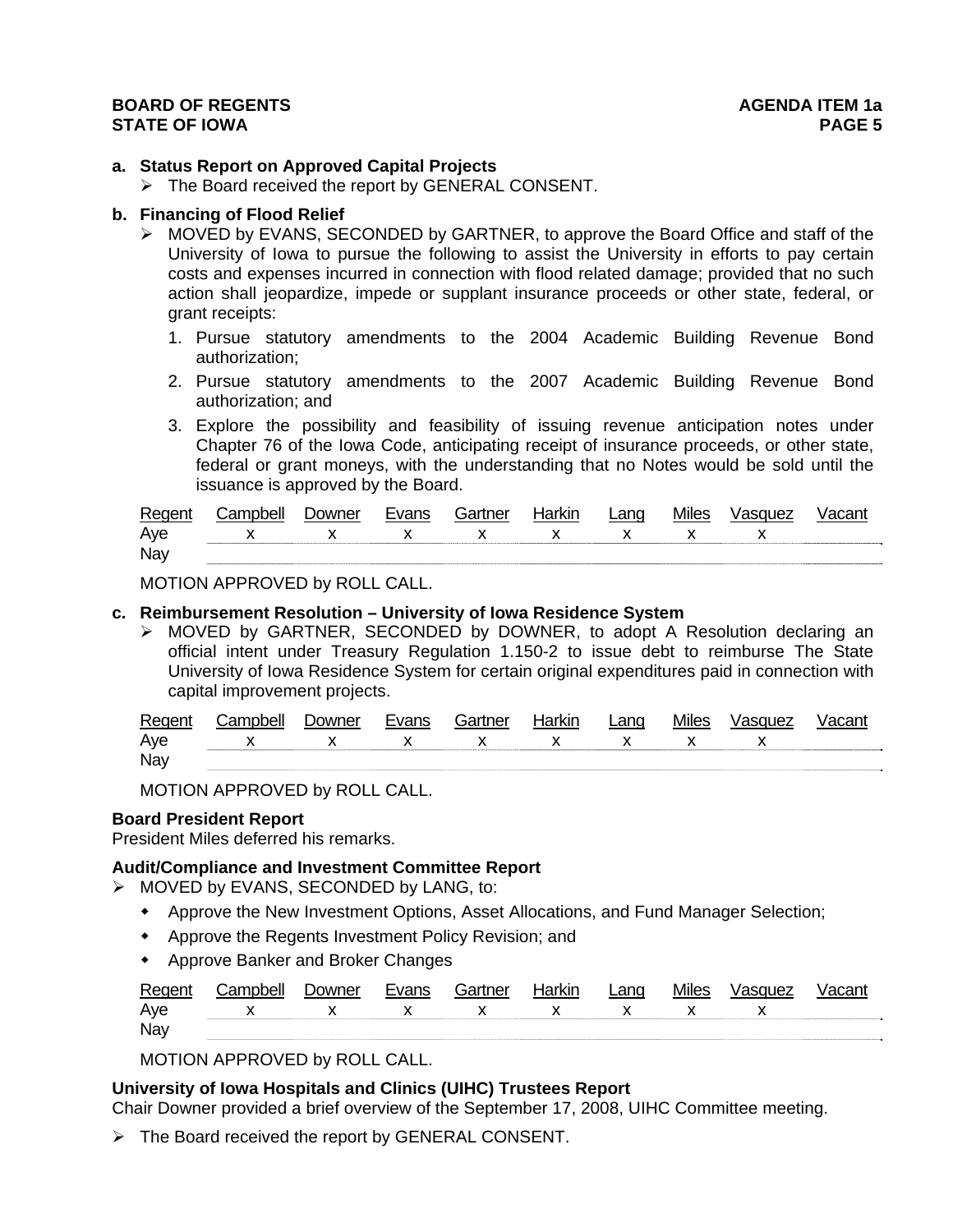#### **Resolution Honoring Marvin Pomerantz**

President Miles noted the passing of one of Iowa's extraordinary leaders, Marvin Pomerantz, and said that he was many things to the Board of Regents, the institutions, and higher education in Iowa. He reported that Mr. Pomerantz rose out of poverty to great success and remains an inspiration. He said that Mr. Pomerantz's leadership still has an impact on the Board of Regents and that his vision improved education throughout the state. He acknowledged the generosity of Marvin and Rose Lee Pomerantz and said that it allowed the institutions to achieve excellence in a wide variety of areas.

President Miles stated that the Board's vision statement says, in part, that Iowa will become the nation's higher education leader by developing the best education state in the nation. He said that this describes the vision and life mission of Marvin Pomerantz.

To pay tribute to his memory and influence and to thank him for everything he did for education in Iowa, President Miles offered the following Resolution on behalf of the Board of Regents:

WHEREAS, Marvin A. Pomerantz inspired all Iowans as a man of great accomplishment and generosity; and

WHEREAS, he valued education as the key to his tremendous personal achievement in rising out of poverty to great business success and state educational leadership; and

WHEREAS, he made philanthropy and public service the cornerstones of his life philosophy; and

WHEREAS, he dedicated his life to providing the best education that the State of Iowa can give to every child; and

WHEREAS, he served the educational needs of Iowans through leadership on such boards and initiatives as the Commission on Educational Excellence for the 21<sup>st</sup> Century, the Business Forum for Education, the University of Iowa Foundation Board of Directors and capital campaigns; and

WHEREAS, he served two terms as President of the Board of Regents, State of Iowa, overseeing outstanding growth and ambitious increases in quality among the Regents institutions, exemplary commitment to affordability and accessibility in education, higher national institutional profiles that served Iowans and the entire country well, excellent stewardship of the resources provided by the citizens of Iowa, and deeper connections to the needs of the state for its prosperity and high quality of life; and

WHEREAS, his and his family's philanthropic generosity and personal advocacy were manifested in myriad areas across the Regents institutions, including a professorship in education and the Robert and Yvonne Koob Community Engagement Fund at The University of Northern Iowa; the Mary Louise Smith Chair for Women in Politics and support for faculty enrichment and athletics at Iowa State University; the Lied Multi-Purpose Complex at the Iowa School for the Deaf; and, at The University of Iowa, his alma mater, building projects such as the Pomerantz Family Pavilion of UI Hospitals and Clinics, the Pomerantz Career Center, the Pappajohn Business Building housing the Tippie College of Business which now includes the Pomerantz Business Library, the Levitt Center for University Advancement, the College of Public Health building, and others; Pomerantz chairs in cardiology, finance, orthopaedics, ophthalmology, political science, and public health; and other support for several Colleges, Hancher Auditorium, the University of Iowa Libraries, the Office of Student Services, the UI Museum of Art, the UI Alumni Association, and numerous other programs across campus; and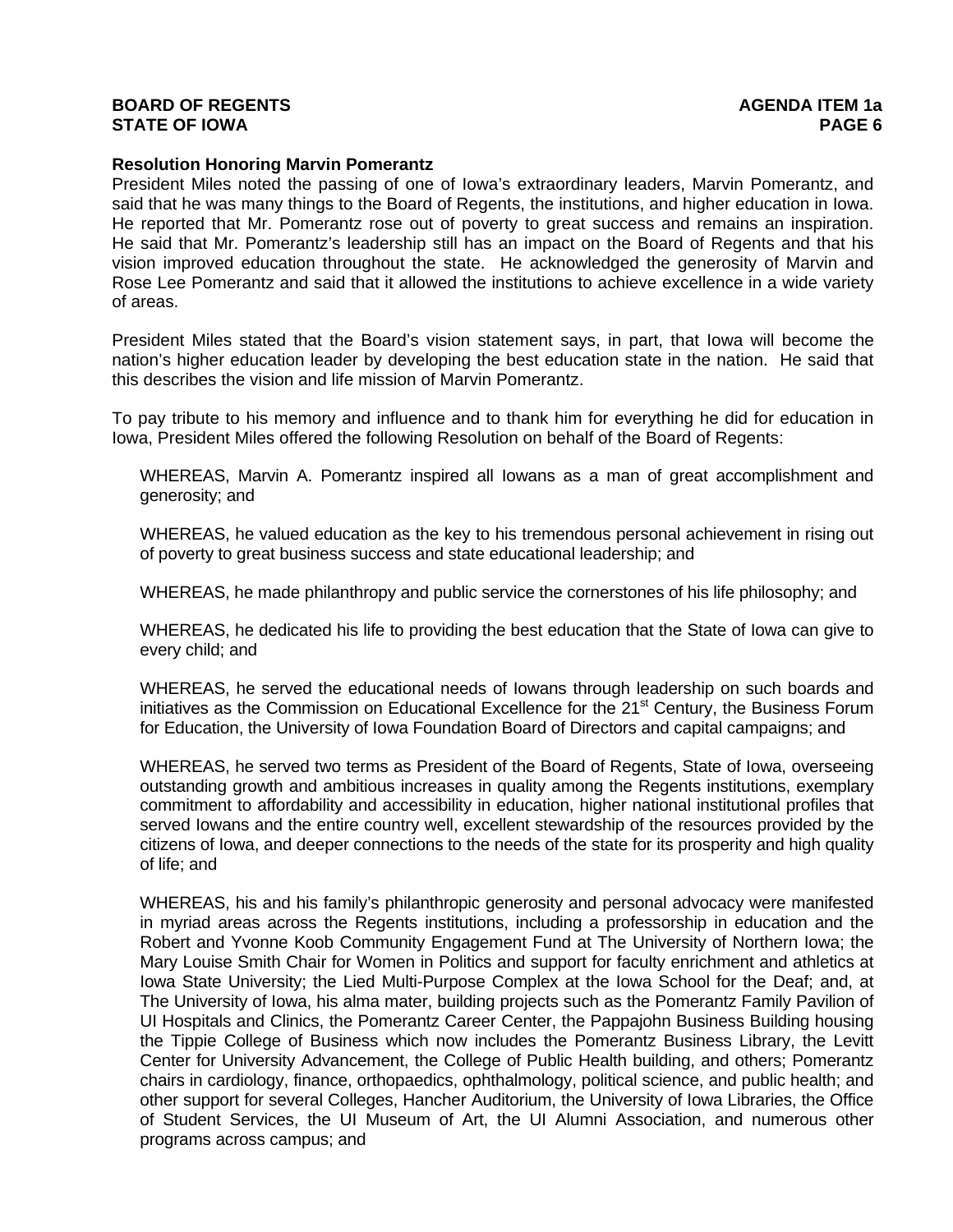WHEREAS, He earned the respect and accolades of the people of the state and nation through such exemplary honors and awards as the Alexis de Tocqueville Award from United Way of Central Iowa, the National Governors Association Award for Distinguished Service, the Outstanding Philanthropist Award from the National Society of Fund Raising Executives, the Distinguished Iowa Citizen Award from the Mid-Iowa Council-Boy Scouts of America, the People of Vision Award from the Iowa Society to Prevent Blindness, the Hancher-Finkbine Alumni Medallion from The University of Iowa, the Oscar C. Schmidt Iowa Business Leadership Award from The University of Iowa, the first Roosevelt High School Humanitarian Award, induction into the Iowa Business Hall of Fame, and the Horatio Alger Award from the Horatio Alger Association of Distinguished Citizens;

NOW, THEREFORE, BE IT RESOLVED that the Board of Regents, State of Iowa, expresses its profound thanks and appreciation to Marvin A. Pomerantz, a man who provided extraordinary contributions to the Regents institutions and all its students; a man of unparalleled wisdom, generosity, tenacity, and dedication to the betterment of education in Iowa; a man whose legacy of leadership, philanthropy, and inspiration will live on in our state and nation; and a man who will remain in the memories and hearts of all citizens as one of the greatest of Iowans.

¾ MOVED by MILES, SECONDED by LANG to approve the resolution honoring Marvin A. Pomerantz. MOTION APPROVED UNANIMOUSLY.

President Miles said that the resolution will be extended in the form of a proclamation to his family.

# **Operating and Capital Budget Requests**

Patrice Sayre provided a brief overview of the operating budget requests.

Regent Gartner asked if the Veterinary Diagnostics Laboratory (VDL) request is a continuation of the line item appropriation from last year or a decision to continue it as a separate line item. Ms. Sayre said that the request is for additional funding on what is assumed to be recurring funding. President Geoffroy said that the legislature's intent is to increase total recurring funding for the VDL to \$4 million, and noted that it is written in the legislative language. He added that \$2 million is included in the Agricultural and Natural Resources (ANR) appropriation and they are asking for the final \$2 million to be put in ANR thereby relieving the carveout burden to the education appropriation, noting that last year the legislature directed that \$1 million of the education appropriation be used for the VDL. In response to a question from Regent Gartner, President Geoffroy said that ISU will work hard to make sure that an education carveout does not occur again.

Joan Racki provided a brief overview of the capital budget request.

Regent Gartner asked if the Regents are still under the moratorium for new money. Ms. Racki said that the moratorium expires at the end of FY 2013. President Gartner asked if these requests are exceptions. Ms. Racki responded affirmatively.

President Miles asked how much progress has been made over the last five years in fire and environmental safety and deferred maintenance (FESDM). Ms. Racki said that it is higher than five years ago and is due to aging facilities, flat or reduced building repair funds, and increased construction costs. President Miles asked what the \$50 million request covers. Ms. Racki said that it is a down payment on the \$275 million five-year plan.

Regent Gartner asked if a piece of the \$50 million is flood recovery. Ms. Racki said that is to be determined based on the needs of the University of Iowa. Regent Gartner said that that the cumulative total will probably go down and not up since the flooded buildings most likely had deferred maintenance. Ms. Racki said yes and no since some buildings have recently been completed and would not have had any deferred maintenance.

Regent Gartner noted that deferred maintenance goes down when buildings are repaired or torn down. Vice President Doug True added that it can go up when buildings are audited and that, over the last 10 years, the trend is that the University's buildings are in better condition because of the diligence of the Board and the University to care for them.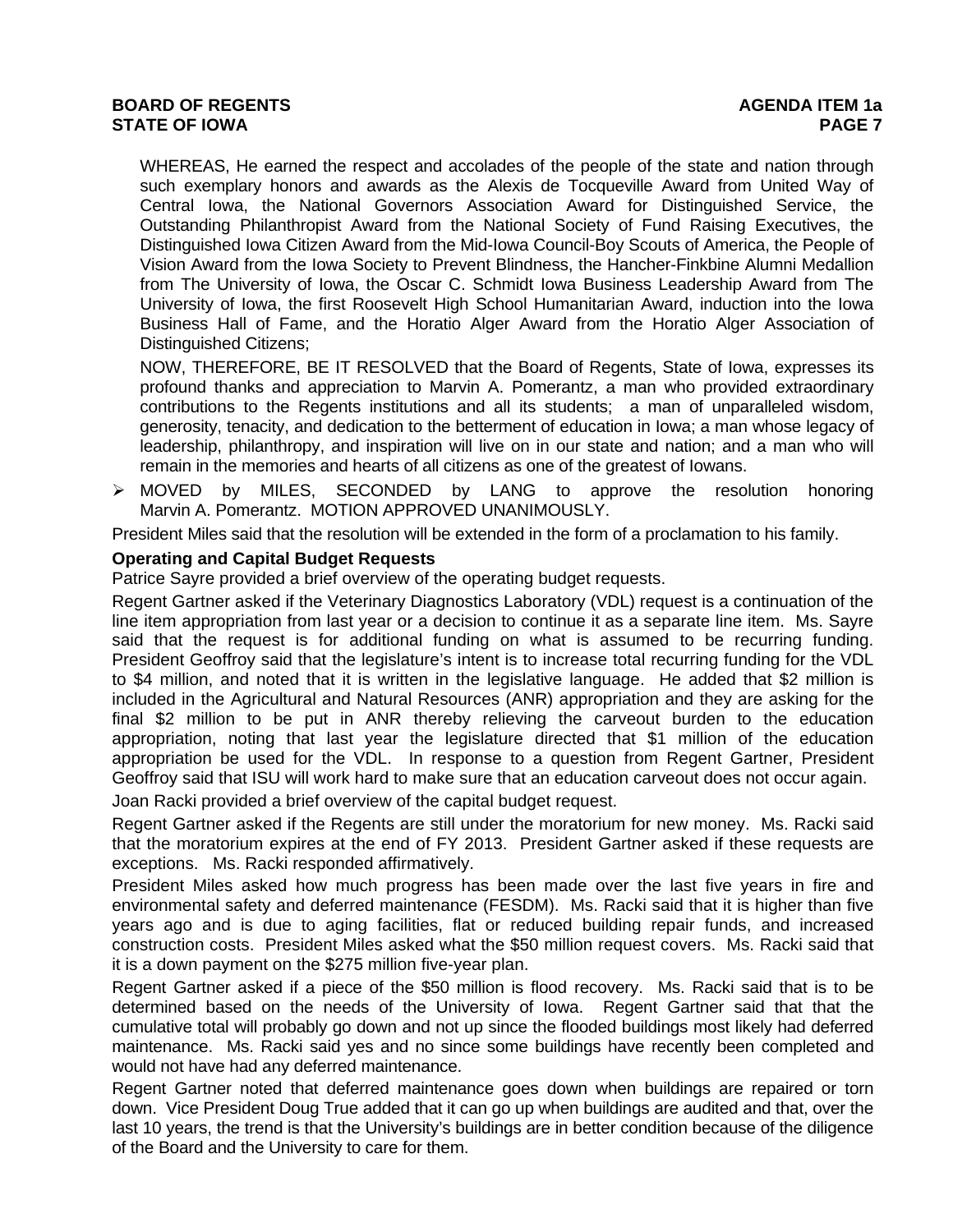# **BOARD OF REGENTS AGENDA ITEM 1a STATE OF IOWA**

President Miles asked for the dollar amount needed to cure all fire and environmental safety concerns. Ms. Racki estimated \$10 million dollars for general fund facilities such as academic facilities as opposed to residence halls, student unions, and parking facilities. President Miles thought that the \$10 million sounded low and asked Ms. Racki to get this information to him at a later date. Vice President Madden thought the \$10 million was low as well and discussed items that ISU includes such as asbestos abatement, underground storage tank issues, lead paint removal.

Regent Lang asked about exceptions to the moratorium. Regent Gartner said that the Regents received a large amount of capitals a few years ago and, in return, agreed to not request additional state capital funding for new academic buildings through FY 2013. He added that exceptions include: (1) capital projects already receiving funding; (2) new infrastructure projects resulting from economic development initiatives; (3) completion of Phase II of ISU's College of Veterinary Medicine project; (4) projects for deferred maintenance, fire safety, and campus security improvements; and (5) anything that did not need state money. In response to President Miles' request, Ms. Racki confirmed that these are the exceptions.

Individual budget presentations were made by the Superintendents and Presidents.

Regent Downer expressed serious reservations about whether renovation of Baker Hall at UNI is appropriate at this time and thought that a new building would be more valuable. Regent Downer said that renovation is not an economical approach or an optimal solution to the problem and hoped that a different solution could be found. President Allen agreed with Regent Downer and said that a new building could be smaller and more efficient.

Regent Gartner asked how much a new building would cost. Vice President Schellhardt estimated that the cost for a 75,000 square foot building would be around \$20 million. In response to Regent Vasquez, President Allen said that the \$20 million estimate is for a 75,000 square foot building.

Regent Gartner said that private funds can rarely be raised for renovation, but that sometimes private funds can be raised for new buildings. President Miles asked President Allen to work with the Board Office to prepare a report comparing and contrasting the costs of renovation versus construction of a new building.

President Allen cited legitimate concerns regarding odors, mold, and lead paint for the urgency.

President Miles noted the October 1, 2008, deadline to present a request to the Governor and the moratorium, and said that he understood what brought President Allen to this point.

President Mason stated that the University wishes to remove the request for Center for Elder Health and Productivity (CEHP). President Miles asked if that money was moved elsewhere. President Mason said that efforts in this area would be continued and the University would not ask for state funds knowing that the budget is tight. She added that the CEHP money was not added somewhere else.

Regent Downer asked if there is a possibility of an additional residence hall in the numbers for resident services, improvements, and replacements. Vice President True said no and that the University may request it in the future after careful consideration. Regent Downer said that he hoped that consideration be given sooner rather than later citing the age of the whole residence hall system.

Regent Downer noted that the Carver Hawkeye Arena (CHA) proposal was not on the list. Vice President True said that projects that have received permission to go forward, as the CHA proposal has, then it is not on the list.

In response to a question from Regent Lang on the \$4.1 million requested for sustainable water and energy, President Mason stated that the University plans to make an internal commitment to increase faculty to 30 members.

President Pro Tem Evans asked for the status of Baker Hall in the motion. President Miles said that it was submitted as a renovation and that an amendment would be needed if it were to change to construction of a new building. President Allen offered that one approach would be to keep the request as is and adjust it at a later date, if necessary.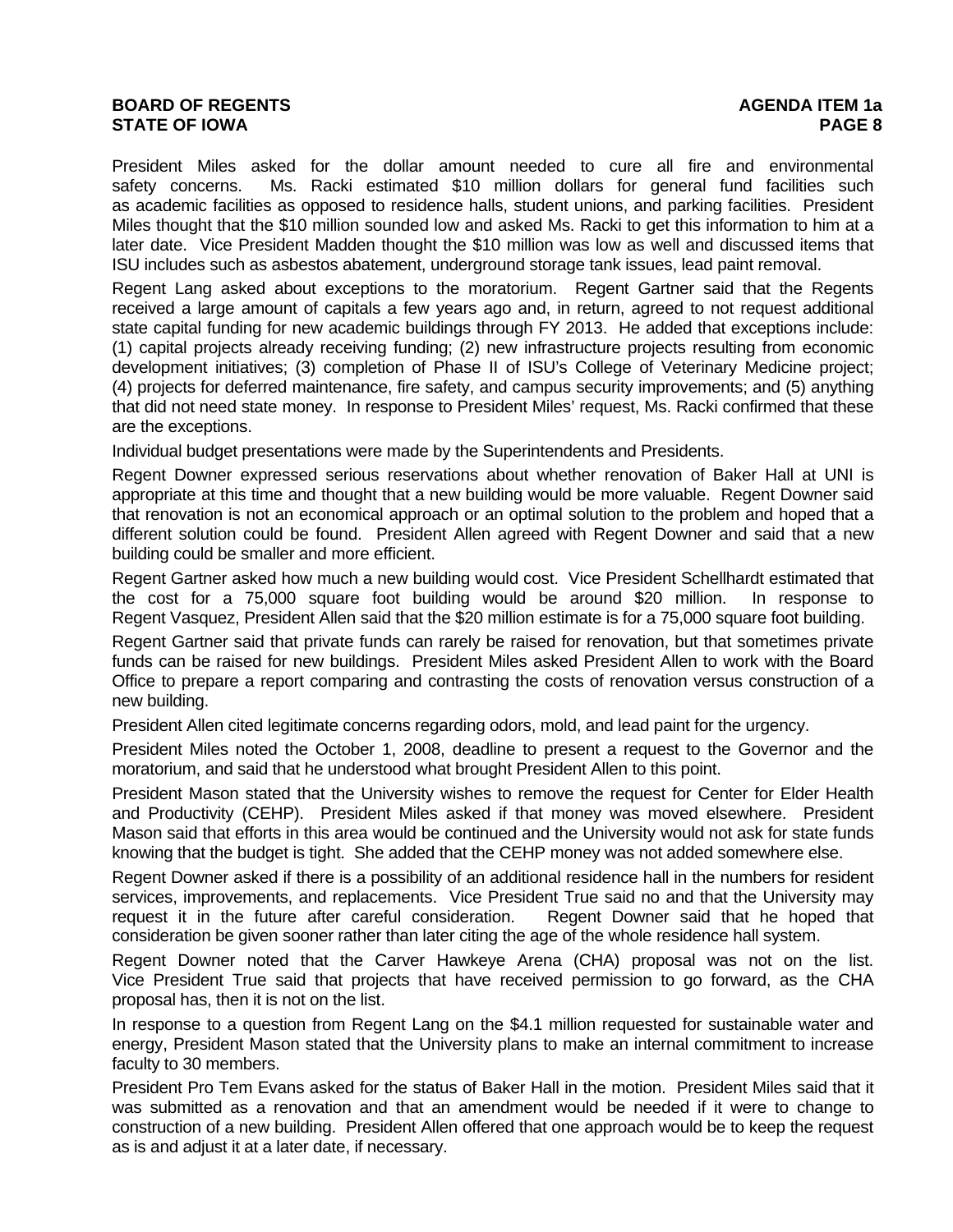Regent Lang said that he is troubled by the process. He said that, from his perspective, he does not fully understand the ramifications of everything that the Regents are being asked to consider. He said that the Regents then are asked to approve recurring operating budgets and expressed his desire to see the total cost when the Regents are asked to vote.

President Miles agreed and said that Executive Director Donley will be working on providing information to the Board months earlier next year. Executive Director Donley gave an overview on the Florida system's process, which lasts several months long and includes development of full budgets for each proposal. Regent Lang said that it would be helpful to fully understand ramifications of each budget.

Regent Harkin asked about the political feasibility about getting this budget passed in the legislature. Executive Director Donley said that he was not sure because of what the flood recovery might look like. He said that a special session is not planned so there will be no indication ahead of time.

Regent Gartner said that it will be a very tough year in the legislature and suggested that a plan b and plan c be developed and include how any potential decrease in appropriations impacts tuition.

President Miles recognized the challenges from the flooding facing the state and its citizens. He said that it is important to convey the critical nature of what the Regent enterprise does and the important work of the universities and special schools. He said that the Regents will be prepared and will not shy away from saying that we are trying to build world-class institutions in Iowa.

Regent Downer requested that the study on UNI's Baker Hall be part of the motion. President Miles noted no objection to the proposed amendment.

- ¾ MOVED by LANG, DOWNER, SECONDED by EVANS, to:
	- FY 2010 Operating Appropriations Requests
		- Approve the identified operating appropriations requests for FY 2010 totaling \$792.2 million. Funds to support the UIHC IowaCare Program are projected to be \$80.3 million. For the first time, Iowa Public Radio is included in the Board of Regents appropriation request in the amount of \$0.5 million.
	- Five-Year Capital Plans, Including FY 2010 Capital Request
		- Approve the Five-Year State-Funded Capital Plan for FY 2010 FY 2014 of \$688.8 million, including a capital request of \$147.0 million for FY 2010, to be funded by capital appropriations or Academic Building Revenue Bonds;
		- Receive the Five-Year Capital Plan (FY 2010 FY 2014) of \$49.9 million for the University of Iowa Hospitals and Clinics to be funded by Hospital Building Usage Funds and Hospital Revenue Bonds; and
		- Receive the report on FY 2010 FY 2014 capital plans of \$383.0 million for the universities and special schools to be funded by sources other than capital appropriations, Academic Building Revenue Bonds, or UIHC Funds.
	- **•** Institutional Budget Presentations
		- Receive the institutional budget presentations.
	- Request that the University of Northern Iowa prepare a report comparing and contrasting the costs of renovating Baker Hall versus construction of a new building and submit it to the Board at its October meeting.

| Aye |  |   |          |  |  |
|-----|--|---|----------|--|--|
|     |  | x | <b>Y</b> |  |  |
| Nay |  |   |          |  |  |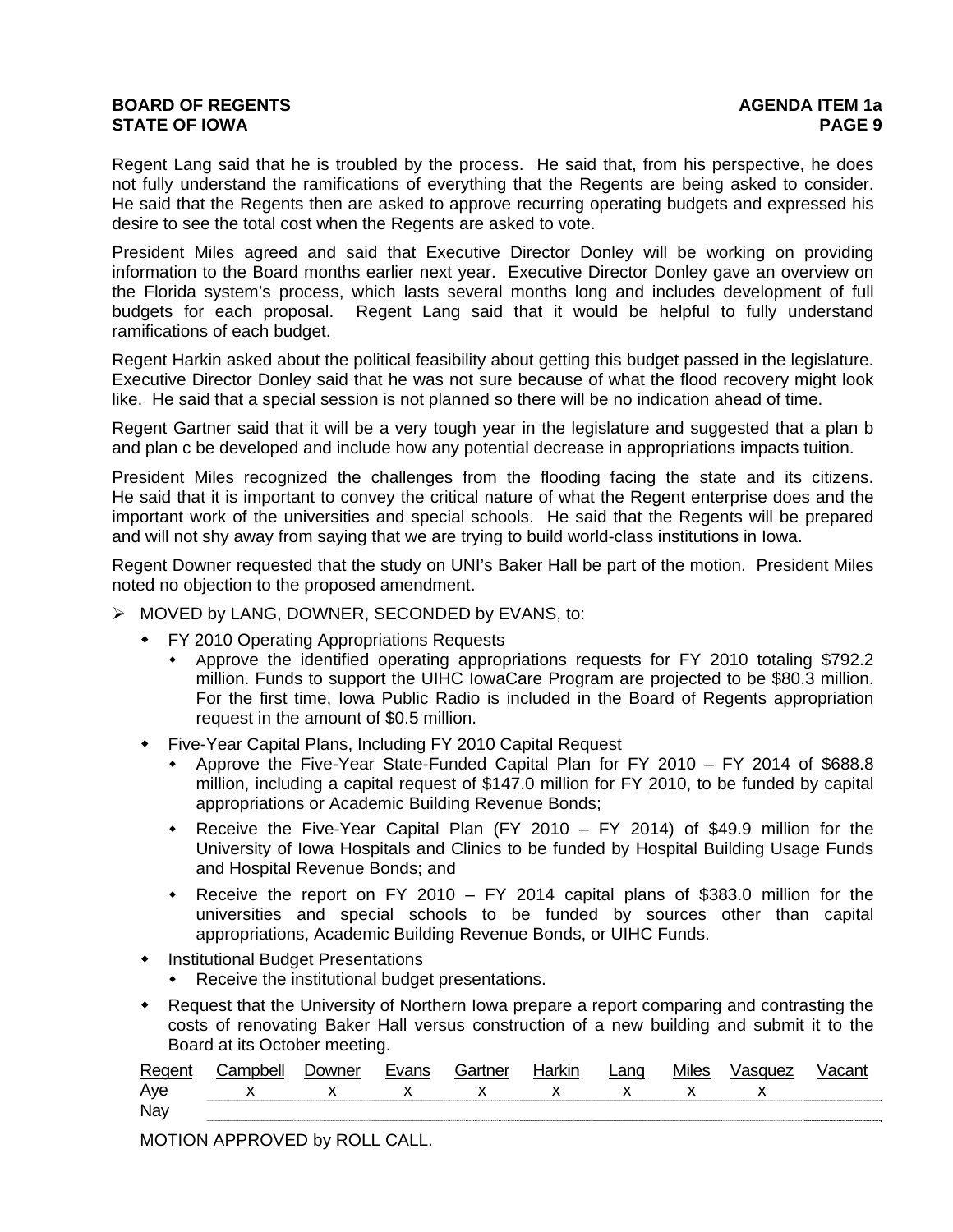#### **Modification of University of Iowa Flexible Benefits System**

Marcia Brunson explained the modifications in the University of Iowa Flexible Benefits System. These modifications would be phased-in over three years. The modifications include decreasing the cap on life insurance and reducing the amount of flex credit that may be directed to spending accounts.

Regent Gartner asked would these modifications result in savings to the University.

Vice President True explained the University started looking at the flexible benefits program in an effort to get control of the ongoing fringe cost. He indicated the modifications were expected to result in \$2 to 3 million savings per year after the modifications are made in 2011. He also stated the cost of fringe benefits will not go down.

Regent Gartner stated he understood the phase-in on the flexible credits cap but did not understand the need to phase-in the life insurance reduction.

Vice President True stated there have been a number of issues and special circumstances. The University felt it would be best to give employees ample time to acquire insurance elsewhere.

Regent Downer asked if there would be some sort of conversion possible for the faculty or staff members faced with an insurability problem.

Richard Saunders, University of Iowa Director of Benefits, explained a total of 11,000 faculty and staff were covered by the flexible benefits program. Of that total approximately 600 individuals would be affected by the life insurance change and of those only 40 individuals would be unable to get coverage through other means.

Sue Buckley, Associate Vice President for Finance and Operations, stated the modifications were recommended in the life insurance program without regard to these individuals. She explained alternatives were being explored with Principal for these 40 individuals to bear the cost of additional life insurance coverage.

Regent Gartner asked why the life insurance change was not made immediately.

Ms. Buckley explained there was an intense lively debate on the campus about the need for modifications in the flexible benefits program. After these discussions, President Mason chose a path that was a phase-in because of the changes. She said, while the campus community realized the changes made sense, there was one clear message in the campus discussions that it was too much too quickly.

Regent Lang asked how the flex credits affect health and dental insurance.

Ms. Buckley explained each individual receives one allocation of flex credits. The amount of flex credits given for each product is based upon a formula using the employees, age, salary, and marital status. The employee may decide to purchase only the minimum offered for the insurance products and place the remainder of the flex credits into medical or dependent care spending accounts.

Regent Lang stated many times health and dental insurance are separate from flexible benefit programs.

Ms. Buckley stated the recommendations from the Funded Retirement and Insurance Committee, which will be implemented on January 1, 2011, is fusion of a traditional plan and what the University feels are best components of the flex program.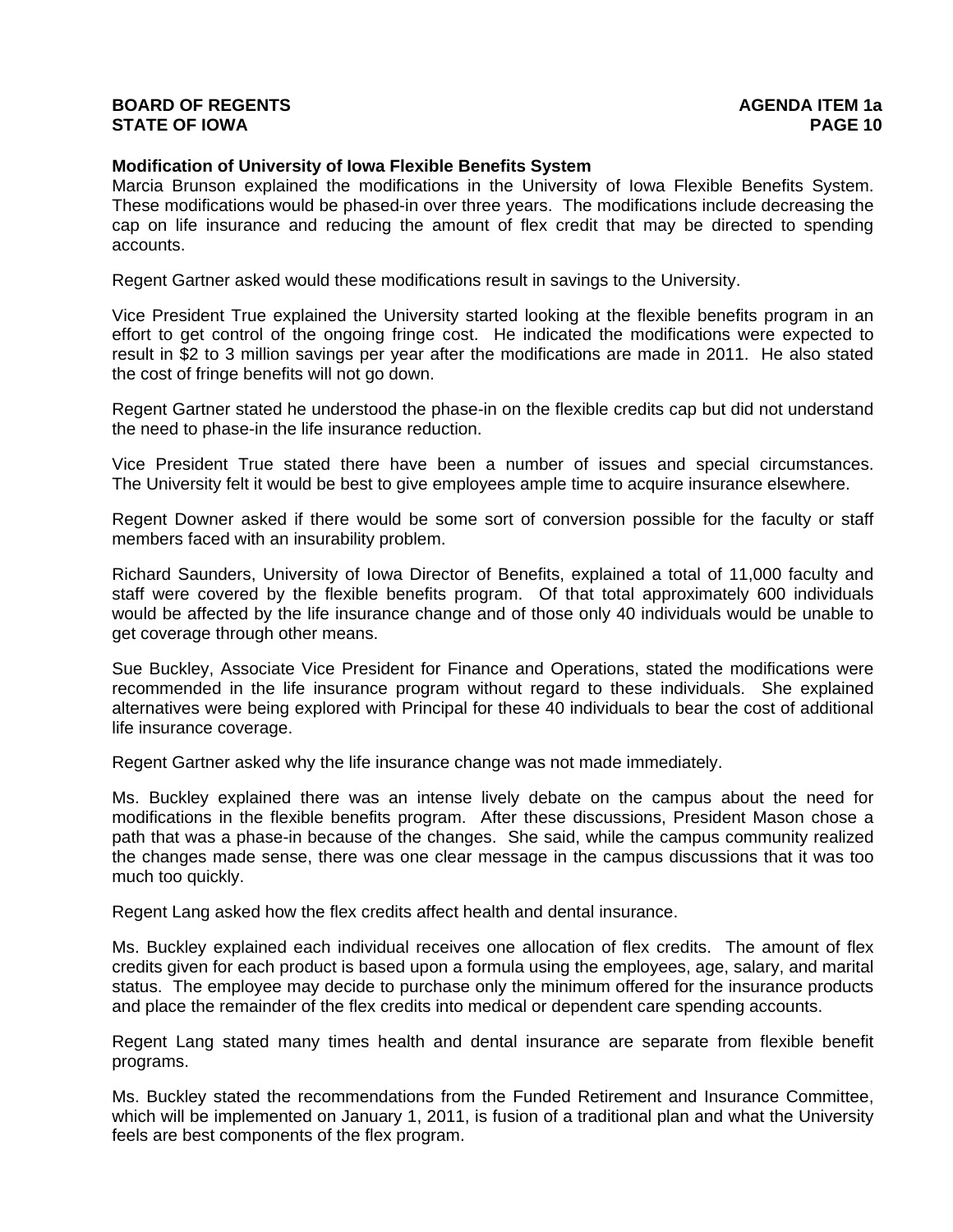$\triangleright$  MOVED by EVANS, SECONDED by DOWNER to approve the modifications to the flexible benefits program at the University of Iowa as follows:

On **January 1, 2009**, maintain the existing flexible benefits program under the current structure, except:

- 1. Decrease the cap on University flex credits directed to spending accounts from \$9,000 to \$7,500; and
- 2. Adopt a new Group Life Insurance cap level: Employer funds 2½ times salary up to a maximum salary of \$200,000. (Maximum Group Life coverage will be \$500,000). All other features of life insurance will remain the same, including the option to purchase supplemental life.

On **January 1, 2010**, maintain the existing flexible benefits program under the current structure, except:

- 1. Decrease the cap on University flex credits directed to spending accounts from \$7,500 to \$6,000.
- 2. Reduce the funding and coverage cap of Group Life Insurance from 2½ to 2 times salary. Continue maximum salary cap of \$200,000. (Maximum Group Life coverage will be \$400,000). All other features of life insurance will remain the same, including the option to purchase supplemental life.

On **January 1, 2011**, implement the May 2008 Funded Retirement and Insurance Committee (FRIC) recommendations as detailed in Attachment A of the agenda item. The University of Iowa administration may modify these recommendations if financial circumstances warrant or if the University governance process produces additional modifications that improve upon the 2008 FRIC recommendations while still achieving the goals of financial sustainability and competitive fringe benefits. Significant changes different from the recommendations outlined will be subject to subsequent consideration by the Board.

Regent Gartner asked if there was an interest from the Board members to move the full implementation from 2011 to 2010.

President Miles stated Regent Gartner could offer an amendment to the motion if he chose to. President Miles stated he was not prepared to take this out of the hands of the University's administration. He did encourage the University to take what was discussed today and move as quickly as possible.

Regent Harkin stated she had asked for information regarding the total compensation packages for faculty. Ms. Brunson stated that information would be part of the Human Resources Comprehensive Report presented to the Board at its December meeting. Regent Harkin asked the information be provided sooner.

| Rec | M | ∶ortnor          | . | anc | Miles | auez |  |
|-----|---|------------------|---|-----|-------|------|--|
| Aye |   | $\mathbf{x}$<br> |   |     |       |      |  |
| Nay |   |                  |   |     |       |      |  |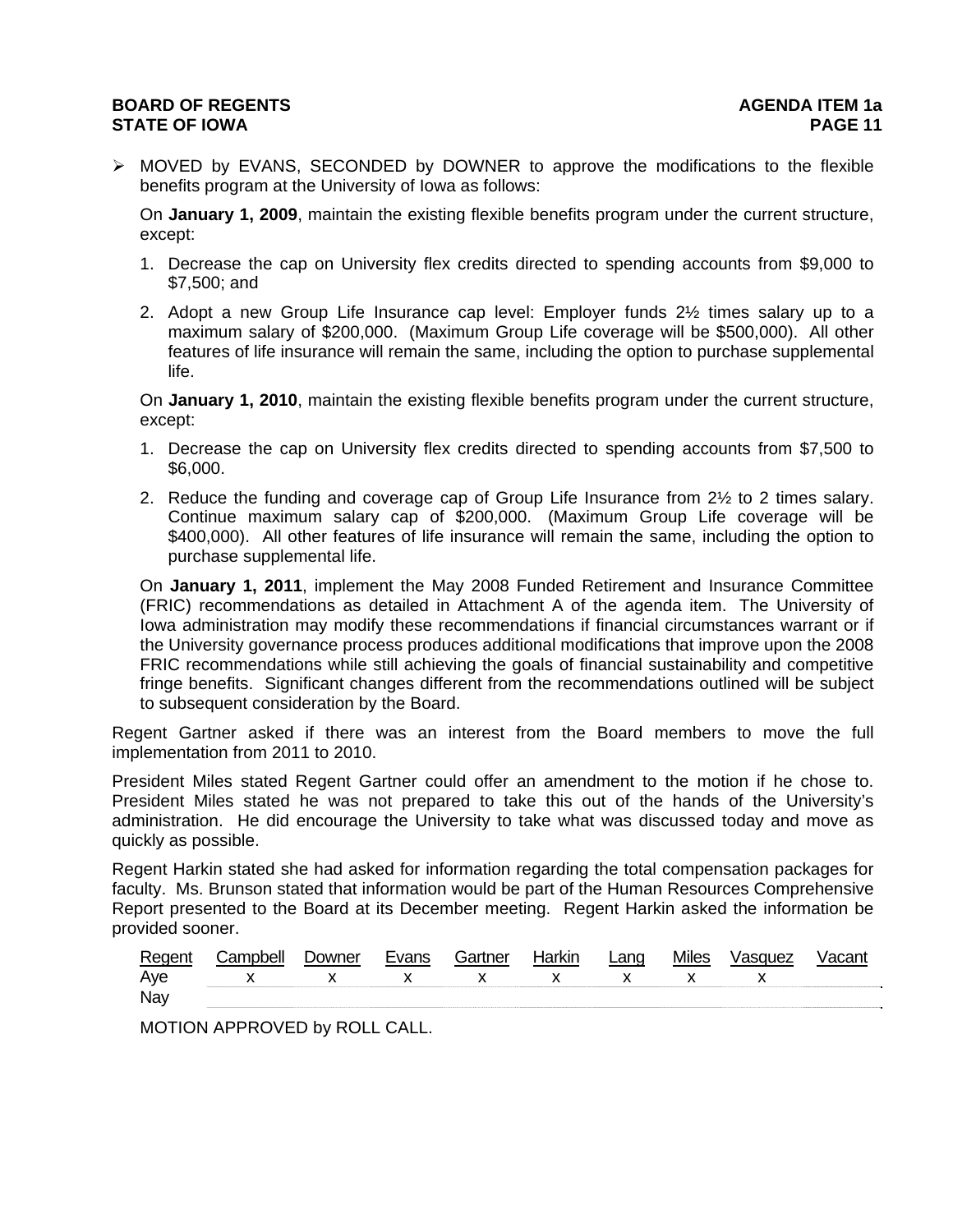**Resolution for the Sale and Issuance of \$33.7 Million Estimated Hospital Revenue Bonds, Series S.U.I. 2008** 

President Miles stated that this item was removed from the agenda.

#### **Institutional Agreements, Leases and Easements**

 $\triangleright$  MOVED by DOWNER, SECONDED by HARKIN, to approve the lease and the sub-lease for the benefit of the University of Iowa as summarized in the agenda item, subject to approval of the final documents by the Board Office and Attorney General's Office.

| Regent  | ∴amnhell | <b>Downer</b> | Evans | Gartner | Harkin | _ano | <b>Miles</b> | Vasquez |  |
|---------|----------|---------------|-------|---------|--------|------|--------------|---------|--|
| Aye     |          |               |       |         |        |      |              |         |  |
| Nay     |          |               |       |         |        |      |              |         |  |
| Abstair |          |               |       |         |        |      |              |         |  |

MOTION APPROVED by ROLL CALL.

#### **Register of University of Iowa Capital Improvement Business Transactions**

¾ MOVED by LANG, SECONDED by GARTNER, to approve the University of Iowa's request to use of a construction manager for the **Data Center** project.

| Reger' | `amnhell | Jowner | $\sqrt{2}$ | Gartner | ⊣orl∕ın<br>iai Nii | ∟ano | <b>Miles</b> | 'asquez |  |
|--------|----------|--------|------------|---------|--------------------|------|--------------|---------|--|
| Aye    |          |        |            |         | . .                |      |              |         |  |
| Nay    |          |        |            |         |                    |      |              |         |  |

MOTION APPROVED by ROLL CALL.

# **University of Iowa Proposed Property Purchase**

 $\triangleright$  MOVED by GARTNER, SECONDED by DOWNER, to approve the purchase of property located at 435 Ridgeland Avenue, Iowa City, Iowa, at the purchase price of \$400,000 from Gary Klinefellter and Cynthia Parsons.

| Regent | ∶ampbell | Jowner | Evans | Gartner      | Harkir       | ∟ang | <b>Miles</b> | Vasquez | √acant |
|--------|----------|--------|-------|--------------|--------------|------|--------------|---------|--------|
| Aye    |          |        |       | $\mathsf{X}$ | $\mathbf{x}$ |      |              |         |        |
| Nay    |          |        |       |              |              |      |              |         |        |

MOTION APPROVED by ROLL CALL.

#### **Register of Iowa State University Capital Improvement Business Transactions**

President Miles requested, for future revised budgets such as the one presented for the Chemistry Facilities project, that the University provide a more thorough explanation and justification for the revised budget to allow the Board to have a better understanding of the need for the budget increase.

¾ MOVED by DOWNER, SECONDED by EVANS, to authorize permission to proceed with project planning, and the selection of InVision Architecture, Des Moines/Waterloo, Iowa (design professional), and J. E. Dunn Construction Company, West Des Moines, Iowa/Kansas City, Missouri, and Story Construction Company, Ames, Iowa (construction manager firms) for the **College of Veterinary Medicine – Phase 2 – Small Animal Hospital Renovation and Addition** project, and approve the revised project budget for the **Chemistry Facilities (Hach Hall)** project (\$78,107,090).

| Regent | (`amnhell       | <i>D</i> owner | Evans | Gartner | Harkin | Lang | <b>Miles</b> | Vasquez |  |
|--------|-----------------|----------------|-------|---------|--------|------|--------------|---------|--|
| Aye    | x x x x x x x x |                |       |         |        |      |              |         |  |
| Nay    |                 |                |       |         |        |      |              |         |  |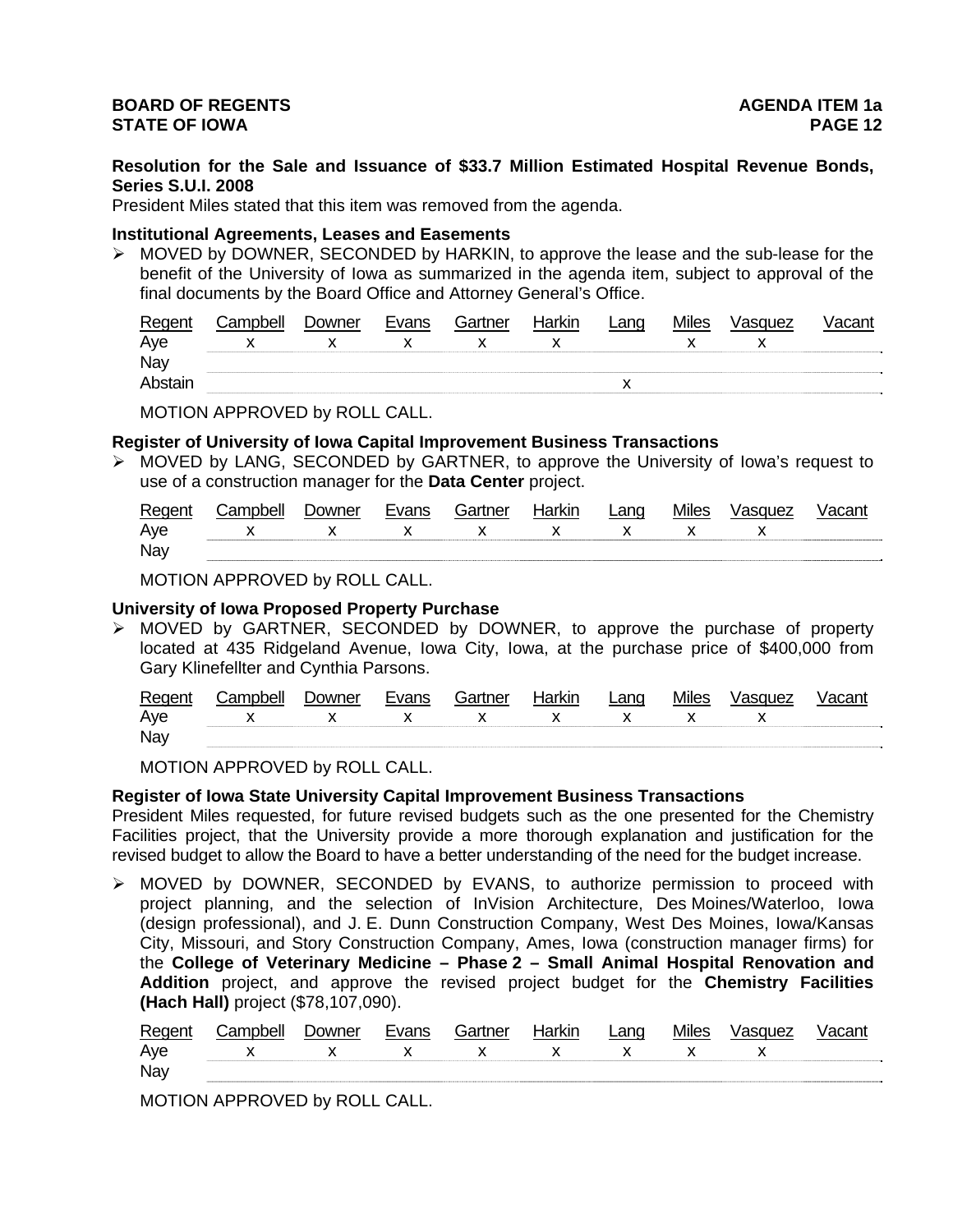# **Highlighted Technology Transfer Presentation**

The Board heard a report on the Virtual Soldier Program from Dr. Karim Abdel-Malek, Professor in the SUI College of Engineering and Director of the Center for Computer Aided Design. Dr. Abdel-Malek is an international expert in human simulation, is the creator of SANTOS, a comprehensive environment for simulating biomechanics, and is the founder and director of the Virtual Soldier Research Program.

¾ The Board received the presentation by GENERAL CONSENT.

#### **Faculty Presentation at the University of Iowa: "Service Learning at the University of Iowa"**

Professors Teresa Mangum, Craig Just, and their students, Lindsey Hocker and Aaron Gwinnup, explained that students in service-learning courses partners with community organizations to address community-identified needs. However, unlike volunteer work, service-learning experiences also enable students to learn course content just as textbooks, classroom discussions, lectures, and labs do. Therefore, students not only learn to serve but they also serve to learn. Service-learning has a positive impact on students' understanding of course content, as well as leadership skills, social responsibility, and acceptance of diversity. Students in service-learning courses are also more likely to graduate. Alumni who participated in service-learning are not only more involved in their communities but also indicate higher satisfaction with their college experience.

Regent Lang asked if the next step would be commercialization of the water filtration system. Mr. Gwinnup stated that he is looking into it.

¾ The Board received the presentation by GENERAL CONSENT.

**Request to Establish a New Center at Iowa State University – Center for Biorenewable Chemicals**  Provost Elizabeth Hoffman indicated that the proposed Center for Biorenewable Chemicals will transfer the chemical industry by integrating biological and chemical catalysis systems to produce biorenewable chemicals.

President Pro Tem Evans asked Provost Hoffman to explain what is happening in the industry. She responded that the industry is in its infancy and that there are not many biorenewable chemicals yet. President Geoffroy indicated that he recently attended a bioeconomy conference and there had been two days of breakout sessions on this topic. Regent Lang indicated that the possibilities for biorenewable chemicals include more than energy; that everything we use will be affected, including food.

¾ MOVED by GARTNER, SECONDED by DOWNER, to approve the establishment of the Center for Biorenewable Chemicals in the College of Engineering at Iowa State University.

| Regent | Campbell    | Downer | Evans | Gartner | Harkin | Lang           | <b>Miles</b> | Vasquez | Vacant |
|--------|-------------|--------|-------|---------|--------|----------------|--------------|---------|--------|
| Aye    | x x x x x x |        |       |         |        | $\mathsf{X}$ x |              |         |        |
| Nay    |             |        |       |         |        |                |              |         |        |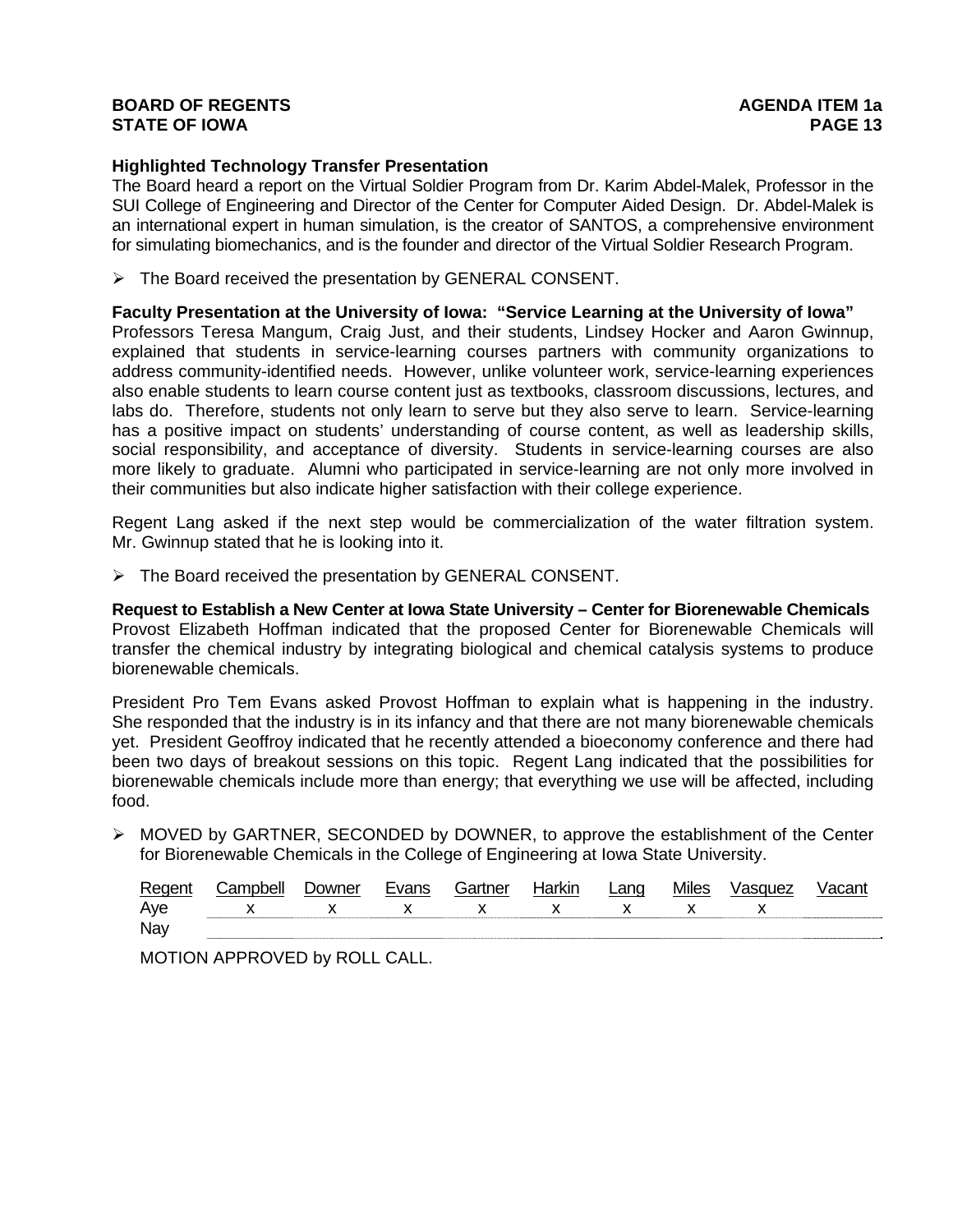#### **Access and Affordability – Part 1 – A Board of Regents Initiative**

Diana Gonzalez and Iowa State University Financial Aid Director Roberta Johnson made a Power Point presentation. The purpose of Part I was to describe and understand how cost of attendance, ability to pay, and financial aid resources (federal, state, university, private, other) available to students, in combination, affect how students pay for their education.

Regent Gartner asked about the proportion of students who have debt upon graduation. Ms. Johnson responded that it is about 72% at ISU; UNI Financial Aid Director Roland Carrillo indicated that it approximately the same at UNI; at the University of Iowa, it is slightly less. President Miles requested that the minimum, maximum, and median debt loads of students be in included in the part II report. He indicated that the Board is trying to get a handle on why the Regent universities have low tuition in comparison to their peers but have high debt loads for their students. The Board wants to understand this phenomenon and whether it is a problem.

Regent Downer reported that a major focus of the Midwest Higher Education Compact has been on student financial aid. He indicated that the next MHEC symposium will be on November 17-18, 2008 in Minneapolis. He encouraged participation.

Regent Lang referred to the data on average household income and to the fact that in 2006-07, the average family gross income for more than 75% of students who received financial aid was \$75,000 or more. He asked that information be provided about how this related to ten years ago.

President Miles thanked the team for a comprehensive report.

 $\triangleright$  The Board received the report by GENERAL CONSENT.

# **Iowa Lakeside Laboratory Regents Resource Center (ILLRRC) Annual Report and Budget Request**

Diana Gonzalez and SUI Associate Provost and Dean of Continuing Education Chet Rzonca discussed the ILLRRC annual report and proposed FY 2009 budget. Dr. Rzonca thanked Dr. Gonzalez for providing leadership in preparing the annual report and proposed budget.

Regent Harkin asked Dr. Rzonca if there is a possibility that the universities do not want to continue to use the Lakeside Lab. Dr. Rzonca responded that there is a possibility; however, with the enhanced work being done at the ILLRRC, including providing a place for people to learn about the environment, more interest in using the Lab will likely be generated.

 $\triangleright$  MOVED by LANG, SECONDED by DOWNER, to receive the annual report of the Iowa Lakeside Laboratory Regents Resource Center and approve the FY 2009 budget.

| Regen | `amnh≙ll | <b>Jowner</b> | Evans | Gartner | <b>Harkin</b> | ∟ano | <b>Miles</b> | asauez |  |
|-------|----------|---------------|-------|---------|---------------|------|--------------|--------|--|
| Aye   |          |               |       |         |               |      |              |        |  |
| Nay   |          |               |       |         |               |      |              |        |  |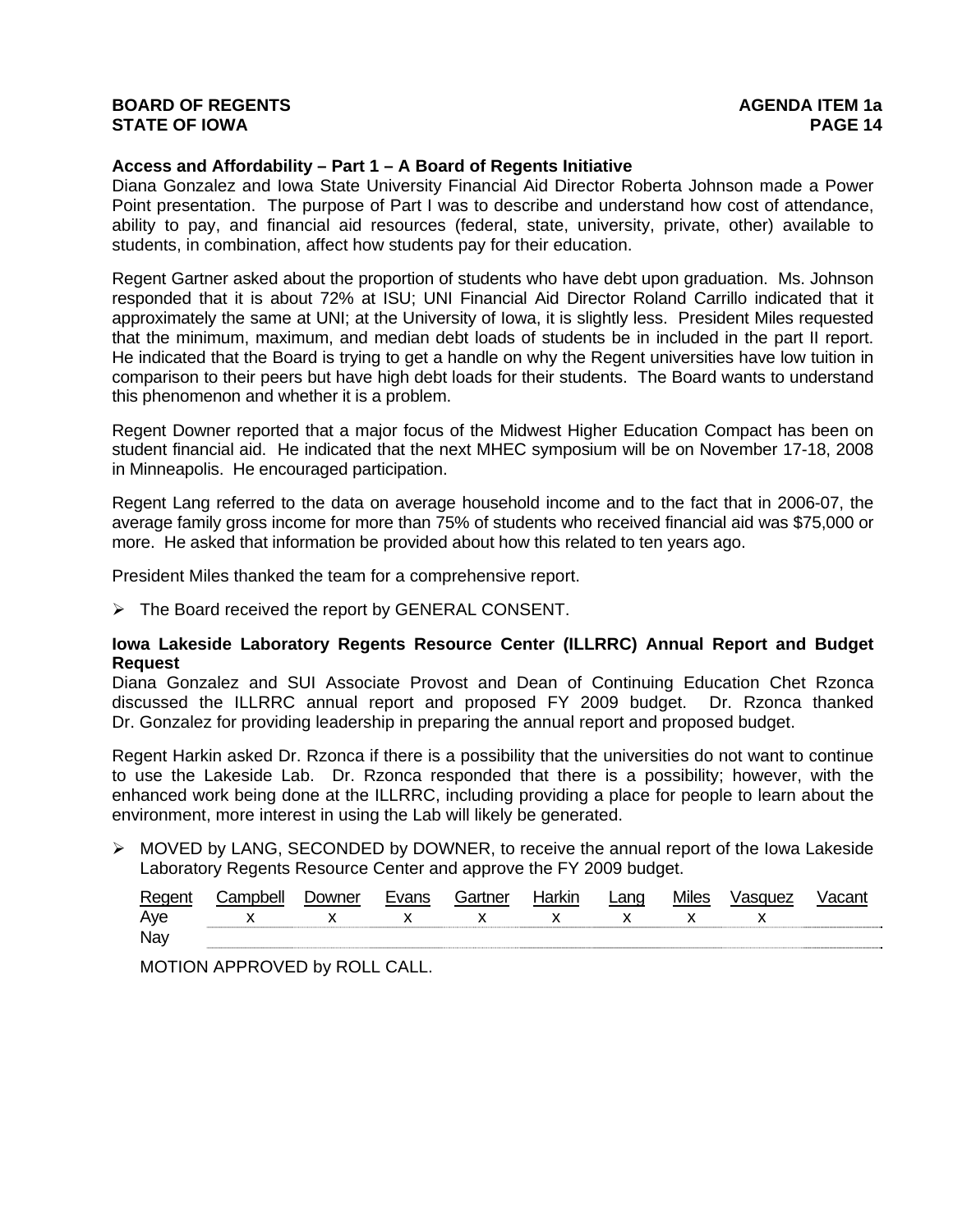**Advisory Committee's Report on the University of Iowa's Compliance with Policy and Information Procedures While Investigating A Sexual Assault Complaint** 

President Miles provided a brief overview of the situation and thanked Regent Campbell for chairing the Committee and Regents Downer and Harkin for their hard work.

Regent Campbell thanked her colleagues; Board Office staff, especially General Counsel Tom Evans; Attorney General Tom Miller and his staff; and the media noting their patience and understanding.

*CAMPBELL: "I think it's fair to say we've been totally silent on the substance of our activities while trying to keep people informed about the process. I just want to make, in the very broadest of terms, a few comments. When we embarked upon this effort, we all made a commitment to the people of Iowa that this investigation would be as transparent as humanly possible given the nature of it. It would be independent and it would be fast, for which I express my thanks to The Stolar Partnership. This is procedurally how things unfolded over the past few weeks – The Committee was updated by the Stolar team once a week on process. We had literally no input into the results of this investigation. We did, obviously, identify people who were known to us and shared the information that we received from other sources. But as to the content of the report, we have not edited this report in any way. We have seen a draft, we three. I think we got a final electronic report*  last night, but this didn't download too well on my *I-phone.* So, the truth is, I don't think any of us *has read this report. I will tell you that you'll get instructions later about receiving the report, but, for the moment, I will introduce the leader of this investigative team, James Bryant, and ask James to say a little bit about himself and to introduce his colleagues. And thank you for being here today."* 

*BRYANT: "Thank you, Regent Campbell and good afternoon Regents and others. Let me first introduce our team.* 

- *Dick Mersman is the COO of Stolar and a Senior Partner at Stolar;*
- *Doreen Dodson. Doreen is a Senior Partner at Stolar and a trial lawyer with an extensive background in sexual harassment law as well as corporate investigations;*
- *Peter Goplerud. Peter is Of Counsel to The Stolar Partnership. He is Dean of the Florida Coastal School of Law, which is one of the largest law schools in America. He was formerly the Dean of Drake, the University of Oklahoma, and Southern Illinois. Peter also is a specialist in Sports Law and NCAA, which is a very unique academic specialty in the law school administration ranks; and finally*
- *Charla Scott. Charla is an Associate in our Higher Ed Department. She is also a former Northwestern Athlete. She was a fencer and, as we debate finer issues of law, she reminds me she can make the point so I try not to debate her too much.*

*I would like to first thank the Regents for entrusting us with this very serious task and also for giving us the tools necessary to do it, and the leeway and the full cooperation. We could not have taken it and would not have taken it had it not been a no-holds barred arrangement, where we could go ultimately find the truth, regardless of what it was.* 

*I would also like to thank numerous people at the University of Iowa community. Staff in particular – Marilyn in the President's Office, Sandy in the Athletics Department, and many others for helping us physically arrange the interviews. We had seven weeks to interview 40, 50 plus people and the staff literally assembled people in their office or conference rooms, had them return our phone calls for follow ups, and had that not been done, this would have taken months and months and months – just the physical issues.*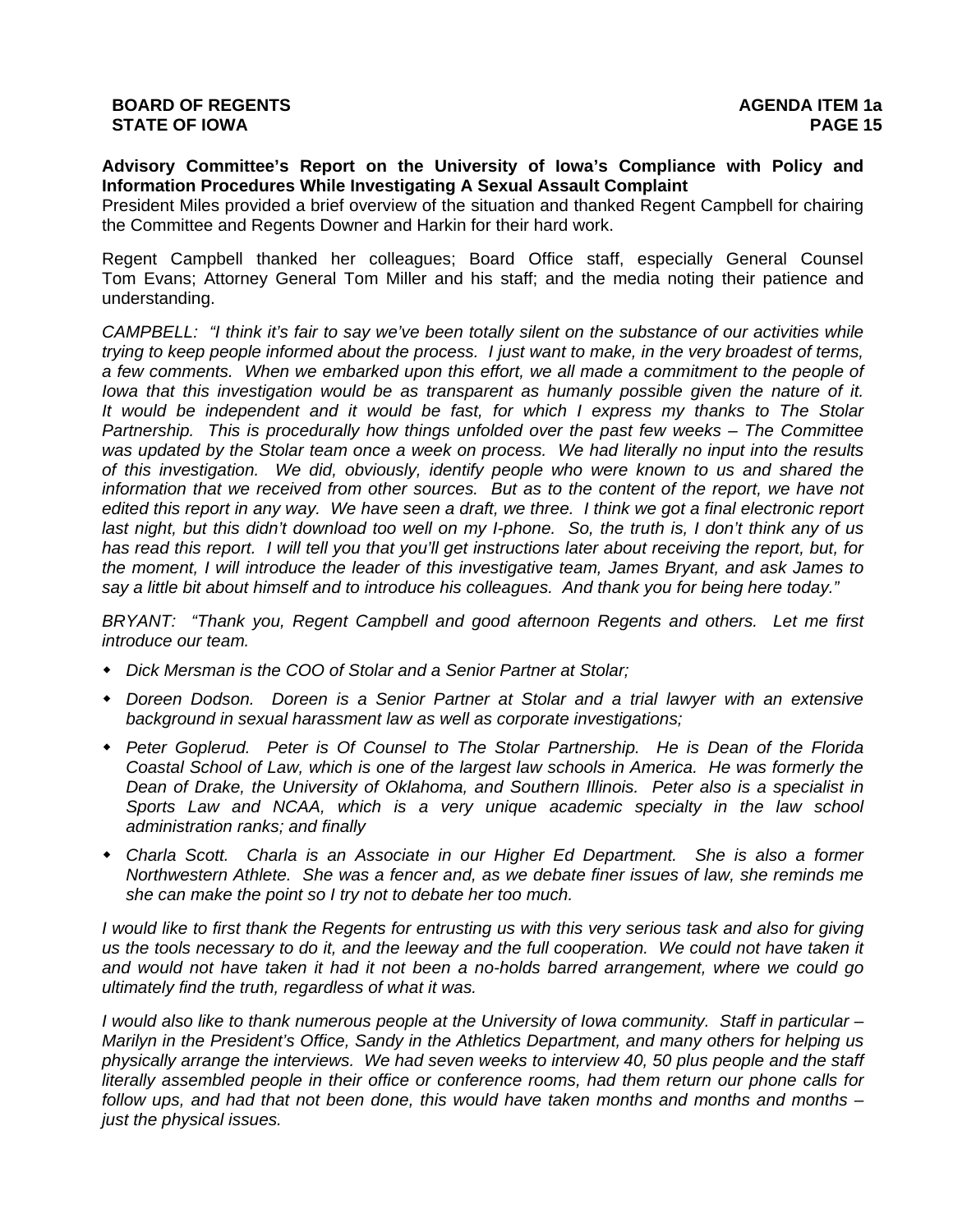*I would like to also thank everyone who participated and was interviewed and investigated. Staff, students, administrators, in both off-the-record, background interviews, and on-the-record interviews. I think I can say for the group that everyone fully cooperated with us and told their story. And they did that even though the story they were telling was going to put them under scrutiny or maybe even criticism and some of the people that were interviewed or criticized today, but they're not criticized for lack of transparency or openness with us or over competence.* 

*I'd like to also thank the press also. You really let us do our job. You have a job, too. We couldn't have done it without some room and you gave us some room.*

*Some general comments. Despite the intensity of this issue here, we didn't really know much about it until a couple of days before our job interview with the Regents, and actually were able to get up to speed pretty quickly because of the press accounts. We assembled a press book quickly and it really had a nice timeline and really made us aware.* 

*We only had very general knowledge of the Iowa landscape. The University of Iowa has a great long-term tradition in higher ed. The Athletic Department has a fine tradition. The state, as a whole, has a wonderful tradition, but we didn't know much about this case. We quickly became immersed in it and we have a very specific function here today and our investigation was a very specific focus. That is the only thing we are reporting on today.* 

*And our engagement, our very specific engagement, as was alluded to, was to investigate the response of The University of Iowa to the alleged sexual assault of a Student Athlete. We didn't go into the facts of the assault, except as necessary, to try to give context to the larger question. We needed to determine was the response effective? Were University policies followed? Were those policies adequate? Were the individual departments at The University of Iowa responsive? Were individual administrators at The University of Iowa responsive and effective? Was there a cover-up? Was the victim pressured into pursuing an informal investigation or not reporting it to the police as a part of a cover up?* 

*Our protocol was really, I think, unique, but fit this task. We had this group divide up the documents and the witnesses. Some of us, people sitting right next to me, saw all the documents. We divided the interviews up among us. Some of us interviewed one person, some of us interviewed others. We didn't necessarily interview the same ones going in, but we cross referenced each other. I might do an initial interview. One of the other team might follow it up with additional questions or vice versa. We would cross check the notes of our interview with the three or four or five thousand documents that were produced to us and the media accounts. We would cross reference them with their own notes and with others' emails.* 

*So really, we think we created a very valid academic research base to reach an opinion. At the end of the process, which took about six or seven weeks, we literally locked ourselves in a conference room like a jury would and hashed it out. What to me was amazing and remarkable was, despite our very different backgrounds, our very different specialties, the fact that we didn't talk to all the same people or look at all the same documents, we very quickly had a uniform handle on what we thought happened. And from the research perspective, just as a higher-ed project or a dissertation, or a study or a report, we felt very good about it. And it surprised us. We expected to debate and fight and fence a lot more than we did. And we did, we did a bit of that, but it was very apparent to us quickly what the major trends were and what the data said, which leads us to the findings.*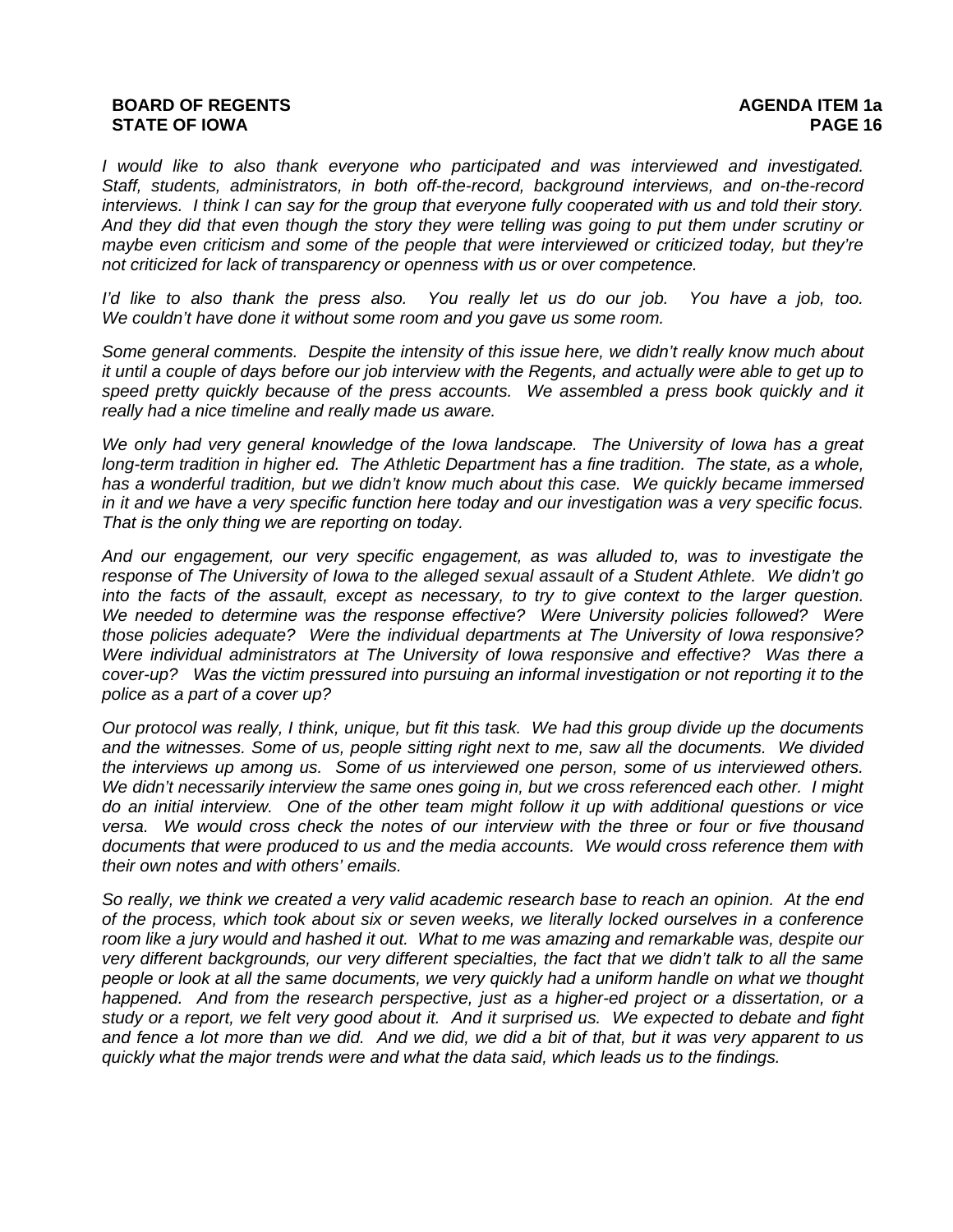*I want to make a couple of disclaimers. Read the report in its entirety. I'm going speak to it orally, but the written report speaks for itself. It is very fact specific; it is very department specific; it is very administrative, administrator, and employee specific. You can't just read the beginning of it, where it has the mother's allegations and the responses, because so much of that depends on what comes later. You just can't read the later part because a lot of that interrelates to the first part. It would be very easy to be out of context. Having said that, I'm going to do two things before we yield the floor to questions. I'm going to give some broad findings that I think permeate the report as a whole. Then I'm going to literally, allegation by allegation, take the family's letter, and the allegation contained in the letter, and I'm going to respond to it based on the investigation.* 

*First, generally about the report as a whole. The University's response to the alleged sexual assault*  was simply not adequate. While a majority of the University's policies and procedures were followed *in form, the substance of the response was unacceptable. There was, however, no cover up by the University, nor its employees. No attempted cover up, nor did anyone attempt to pressure the victim or her family into somehow not reporting the assault or to deal with it informally.* 

*Some University administrators, such as the Office of the Dean, failed to take actions which could*  have prevented much of what went wrong, but they chose not to out of policy disputes, territorial *disputes with other departments, and because of a misunderstanding of their own rules and regulations.* 

*There existed an unacceptable conflict of interest in the General Counsel's Office, who, in effect, led this investigation. The victim had the right to have her interests protected by the person leading this investigation and the General Counsel's Office appropriately only represents that of the University. The General Counsel's Office also failed to turn over needed documents to the Regents for its first investigation for no justifiable reason.* 

*The policies and procedures at the University of Iowa dealing with these issues are conflicting, inconsistent, not well understood, and inadequate. They must be rewritten to conform to both higher-ed best practices nationally and in a manner consistent with the other universities within its own system.* 

*The victim in this case, and all such cases, should have the opportunity to have a rape advocate counselor with him or her at all times. No department should ever be allowed to informally investigate a violent act such as a sexual assault itself on an informal basis. Our evidence also showed that the department that investigated this had no interest in doing that and was also very uncomfortable in doing that.* 

*The Student Athlete was subjected, in this case, to intolerable harassment and bullying by other male and female student athletes despite the efforts by their respective coaches and others to encourage a supportive environment.* 

*And finally, there was great confusion by the victim and her family about what was actually occurring during the investigation by virtue of the confusing procedures and policies, and because of the lack of an independent advocate to help them explain and navigate the process.*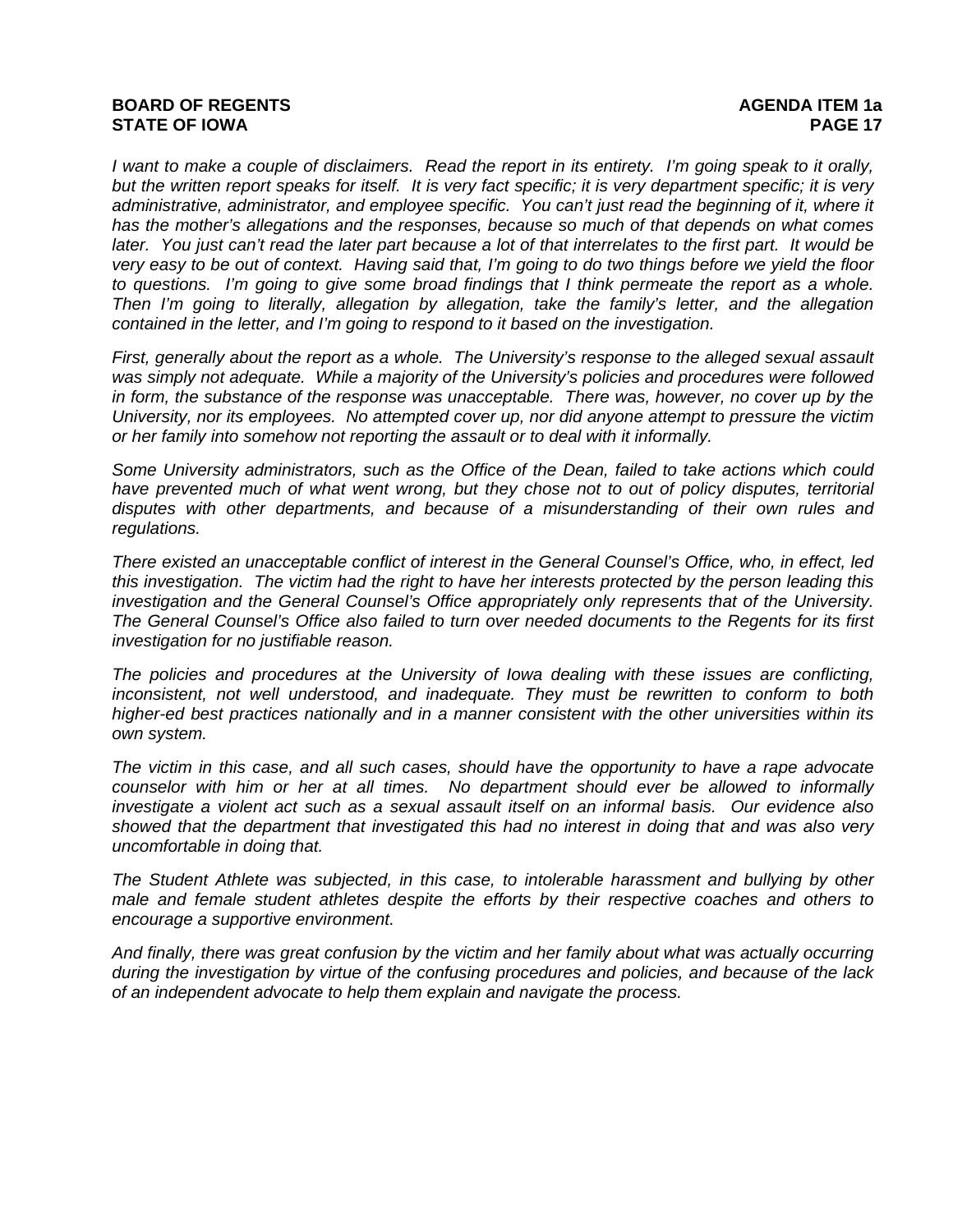# **BOARD OF REGENTS** AGENUS AGENDA ITEM 1a **STATE OF IOWA PAGE 18**

*I now want to go to the specific allegations of the family's two letters, which would be page nine in the report.* 

*At the center of Special Counsel's investigation was an attempt to address each of the specific allegations contained in the November 19, 2007, and May 16, 2008, letters written by the Student-Athlete's parents. While the investigative team was unable to resolve certain conflicting perspectives on some of the allegations, the investigators were able to reach the following general conclusions, which are discussed in greater detail throughout the report:* 

#### *1. Allegations contained in the Student-Athlete's Mother's letter of November 19, 2007:*

*Allegation: The Department of Athletics encouraged the Student Athlete to handle the incident within the department.* 

*Response: The investigation uncovered conflicting information regarding whether, and to what* extent, the Student Athlete was encouraged to handle the incident within the Department of *Athletics. Athletic officials were adamant in their interviews that the Student Athlete was never pressured to choose one avenue of investigation over another, and was told she would be supported in whatever decision she made. However, the Student Athlete and her family stated that they felt strong pressure to handle the incident within the department. Given the lack of understanding between the parties and the emotional state of the Student Athlete and her parents, such inconsistent perceptions are not surprising and are a prime example of the inherent issues, which arise when departments conduct internal investigations of sexual assault allegations involving their own constituents and/or personnel.* 

*Allegation: The Department of Athletics did not fully explain the different options and procedures to the Student Athlete and her family.* 

*Response: The meeting notes and interviews of several University officials suggest that the Department of Athletics attempted to explain the various options for reporting and investigating sexual assaults to the Student Athlete and her father. The overlapping jurisdiction of numerous entities, the number of applicable policies, and the variety of investigative options are extremely confusing and are not well understood, even by University personnel. These policies and procedures may have proven especially confusing to the Student Athlete and her father who were in a vulnerable state, were unsure how to proceed, and were without a trained advocate.* 

*Allegation: The Department of Athletics did not advise the Student Athlete that she could have a rape-victim advocate.* 

*Response: The investigation indicates that the Department of Athletics did recommend that the Student Athlete and her family retain legal counsel to protect her interests. However, the Department of Athletics did not offer to obtain a trained counselor or rape-victim advocate for the Student Athlete to accompany her to meetings. Some sources within the Athletic Department state that the Student-Athlete's father asserted that he would be serving as the advocate. In his interview with investigators, the Student-Athlete's father stated he never made such a statement. During her interviews with investigators, the Student Athlete stated that she was not aware that she was allowed to bring her own advocate with her, given the high-level officials who would be present at the meeting.*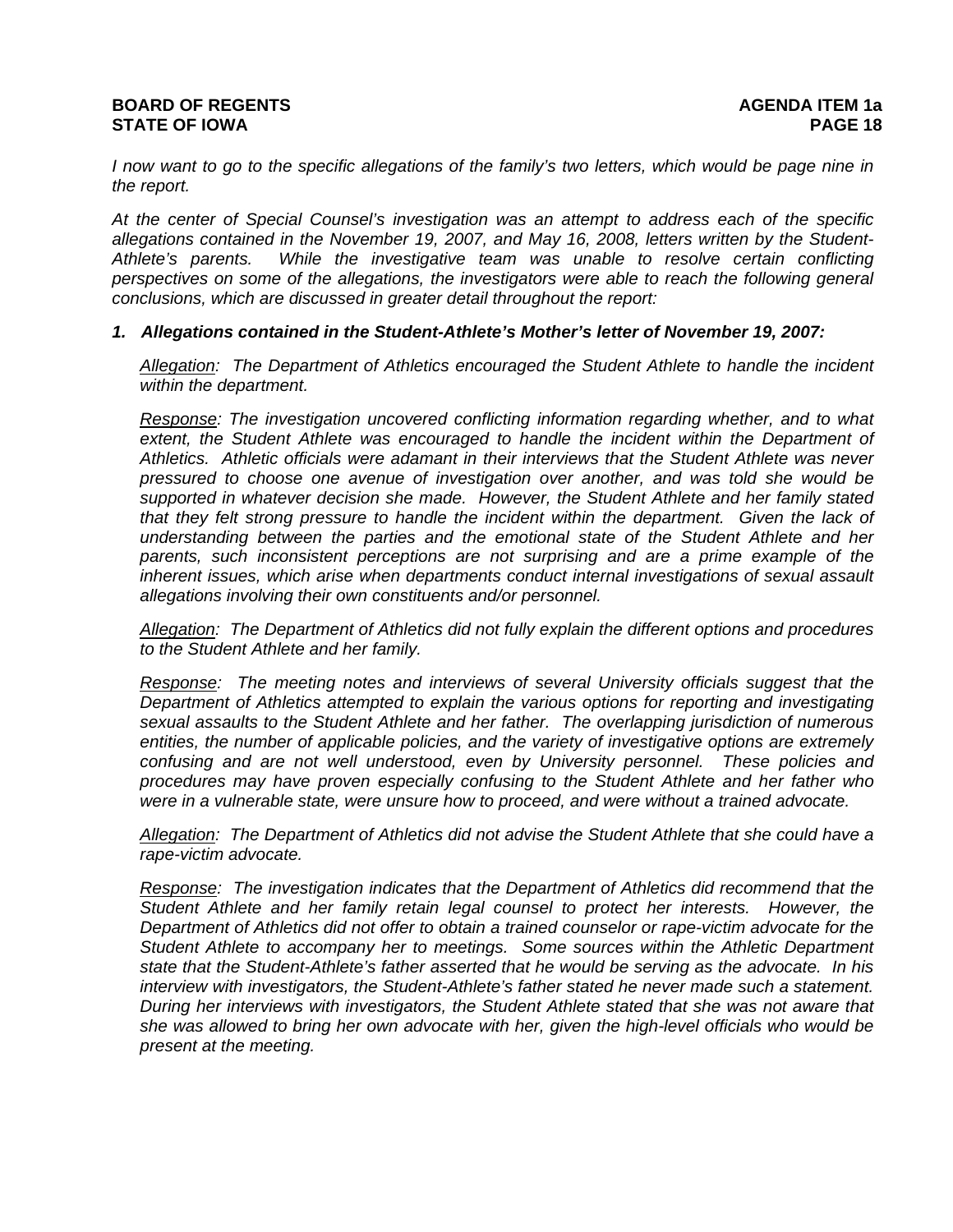*Allegation: Marcus Mills did not give clear or effective communication to the Student Athlete or her family regarding the progress of the investigation of the incident.* 

*Response: In his interview with investigators, the Student-Athlete's father indicated that he was deeply dissatisfied with Mills' performance as the liaison with the family on the progress of the investigation. On or about October 24th, Mills spoke with the Student-Athlete's father at the request of Betsy Altmaier, and stated that he would now be the family's liaison with respect to the investigation. The Student-Athlete's father stated that Mills was extremely difficult to reach and that each time he spoke to Mills about the investigation, he was given a different story. The Student-Athlete's father stated that, when he complained to Mills about the fact that football player number two and football player number one had not been removed from Hillcrest Hall, Mills' response was that there was a lot of bureaucracy involved in the University investigations and that things would happen in time. Mills spoke with the Student-Athlete's father between October 24th and November 13th, after which time their communications ceased. The Student-Athlete's father is of the opinion that the entire situation 'would have been better' if Mills had never contacted him. The Student-Athlete's father's dissatisfaction is understandable, in that the General Counsel's involvement as liaison for an alleged victim of sexual assault is improper, given the perceived, if not apparent, conflict of interest within the Office of General Counsel acting in that capacity.* 

*Allegation: President Sally Mason was uninformed and unresponsive with respect to the incident.* 

*Response: The investigation determined that Sally Mason was aware of and responsive to the incident.* She primarily relied upon other sources to oversee the University's handling of the *investigation. President Sally Mason was informed of the incident on October 15th. In general, she relied upon her General Counsel to oversee the University's response. President Mason contacted EOD officials in early November and encouraged them to complete the investigation into the incident as quickly as possible so appropriate action could be made. On November 5th the Student-Athlete's father placed a call to Sally Mason and an administrative assistant took the message and sent the message to Marcus Mills, General Counsel, inquiring if this was a matter to which the President should respond. The General Counsel's logs show that Marcus Mills returned the father's call later that day. On or about November 20th, President Mason also made a phone call to the Student-Athlete's mother expressing her sympathy for what had happened. However, a call later that day from the Student-Athlete's mother ended in frustration.* 

*Allegation: EOD officials were aggressive and accusatory while interviewing the Student Athlete and accused her of bringing the incident on herself.* 

*Response: The investigation did not uncover any evidence suggesting EOD officials intended to make the Student Athlete feel responsible for the incident as reported in the letter. The investigators reviewed an audio recording of the Student-Athlete's interview with EOD, as well as all of the interview notes, and heard no indication that EOD officials accused the Student Athlete of bringing the sexual assault upon herself. However, there are other factors surrounding the interview, including the type of questioning used, which may have led the Student-Athlete's negative perception of the interviews.*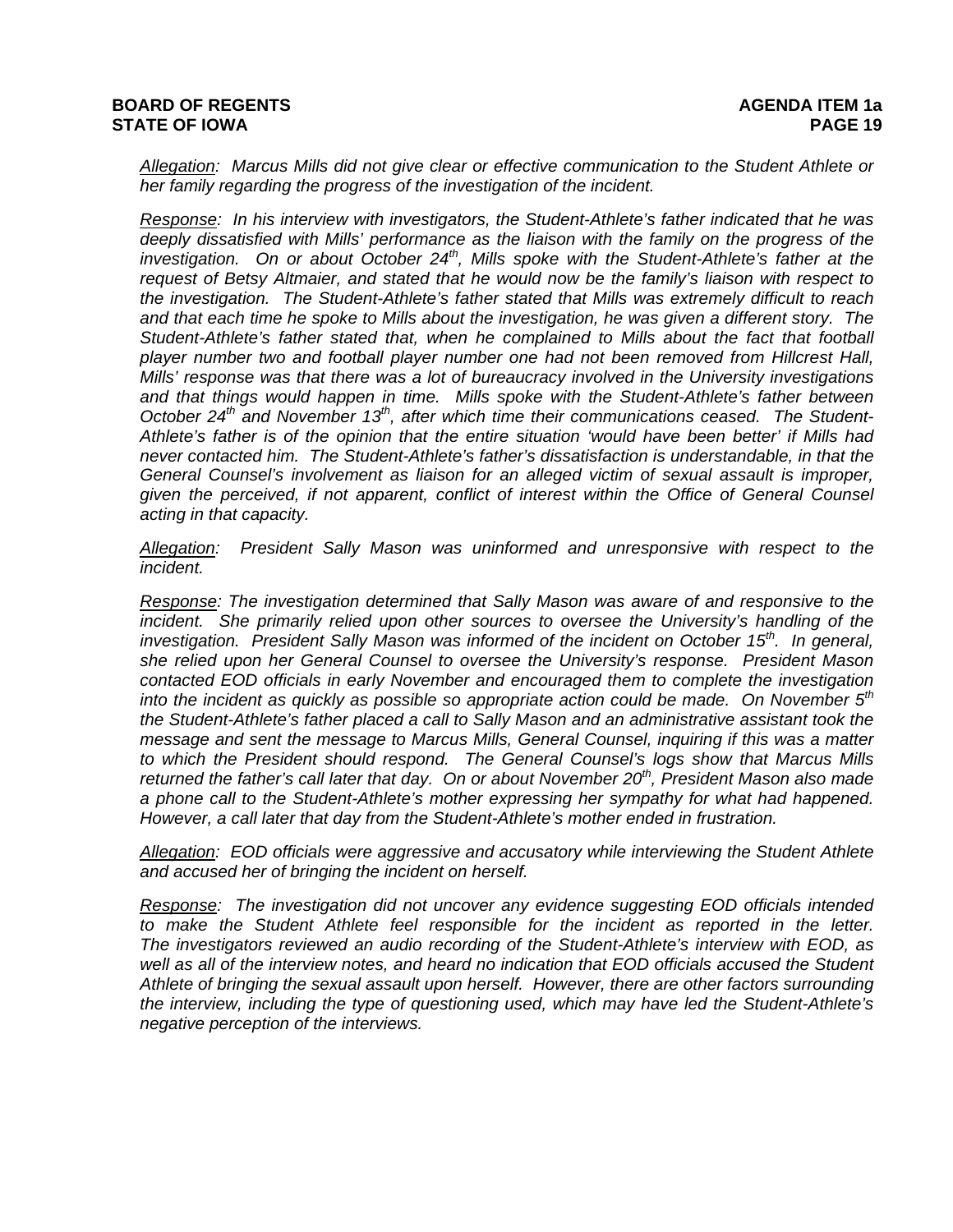*Allegation: Phillip Jones had no information on the investigation and was not aware of the incident until he was contacted by the Student-Athlete's mother.* 

*Response: The investigation confirmed that, while Jones told the Student-Athlete's mother on November 13<sup>th</sup> that he had nothing on the alleged sexual assault and that he did not know her name or her daughter's name, Jones was: (a) informed of the incident by Fred Mims on the morning of October 15<sup>th</sup>; (b) had other conversations with Fred Mims during the first week after it occurred; and (c) had received a report on the incident from the Department of Athletics on October 23rd. Jones failed to give the investigators a satisfactory explanation for this misstatement.* 

*Allegation: The Student Athlete was subjected to harassment and retaliatory behavior by other members of the student-athlete community.* 

*Response: The investigators found the Student-Athlete's assertions that she was subjected to harassment and retaliation from members of the football team, as well as other student athletes, to be credible. This alleged harassment included physical threats, shouts of insulting and offensive language. The Student Athlete told the investigators that the behavior was at its worst when the Student Athlete was in areas where large numbers of student athletes were present, such as Hillcrest Hall dining area and the Student Athlete Learning Center. The response by University officials to this harassment was ineffectual.* 

*Allegation: The Department of Athletics officials were aware that football player number two had*  likely engaged in sexual intercourse with the Student Athlete by the end of the first week of the *investigation, but failed to inform her of this fact.* 

*Response: The investigation confirmed that no one from the Department of Athletics had fully informed the Student Athlete of football player number two's probable involvement in the incident. The Department of Athletics was contacted by an attorney for football player number two on or*  about October 19<sup>th</sup>. The Student Athlete was not informed of football player number two's *probable involvement at that point. Department of Athletics officials stated that they assumed the Student Athlete knew about football player number two's involvement because, during the October*  16<sup>th</sup> and 17<sup>th</sup> meeting, she referred to two student athletes. However, the Student Athlete was not *referring to football player number two, but to another student athlete who had been in the room*  with football player number one prior to the incident and who she later stated had no involvement *in the alleged assault.* 

*Allegation: Football player number two was permitted to reside down the hall from Student Athlete for three weeks.* 

*Response: The investigators found that Phillip Jones failed to remove football player number two and football player number one from the dormitory they shared with the Student Athlete, although he acknowledged to investigators that he had authority to do so. The UI policy on Violence, Sexual Harassment Policy, and Sexual Assault Policy all allow for the Vice President for Student Services to take interim action to protect the health and safety of an alleged victim of a sexual assault, even if the report is being investigated informally. In his interview with investigators, Jones acknowledged he had the authority to move the alleged perpetrators to another dormitory in order to protect the Student Athlete. Jones was aware of the allegations against football player number one on October 15th. He was aware of the allegations against football player number two on October 23rd when he received the Department of Athletics report. At no point did he exercise his interim sanction power to remove either one of them from the dormitory they shared with the Student Athlete. When the Student Athlete was finally informed of the involvement of football*  player number two on November 9<sup>th</sup>, she realized that he'd been living down the hall from her in a *female student's room for three weeks.*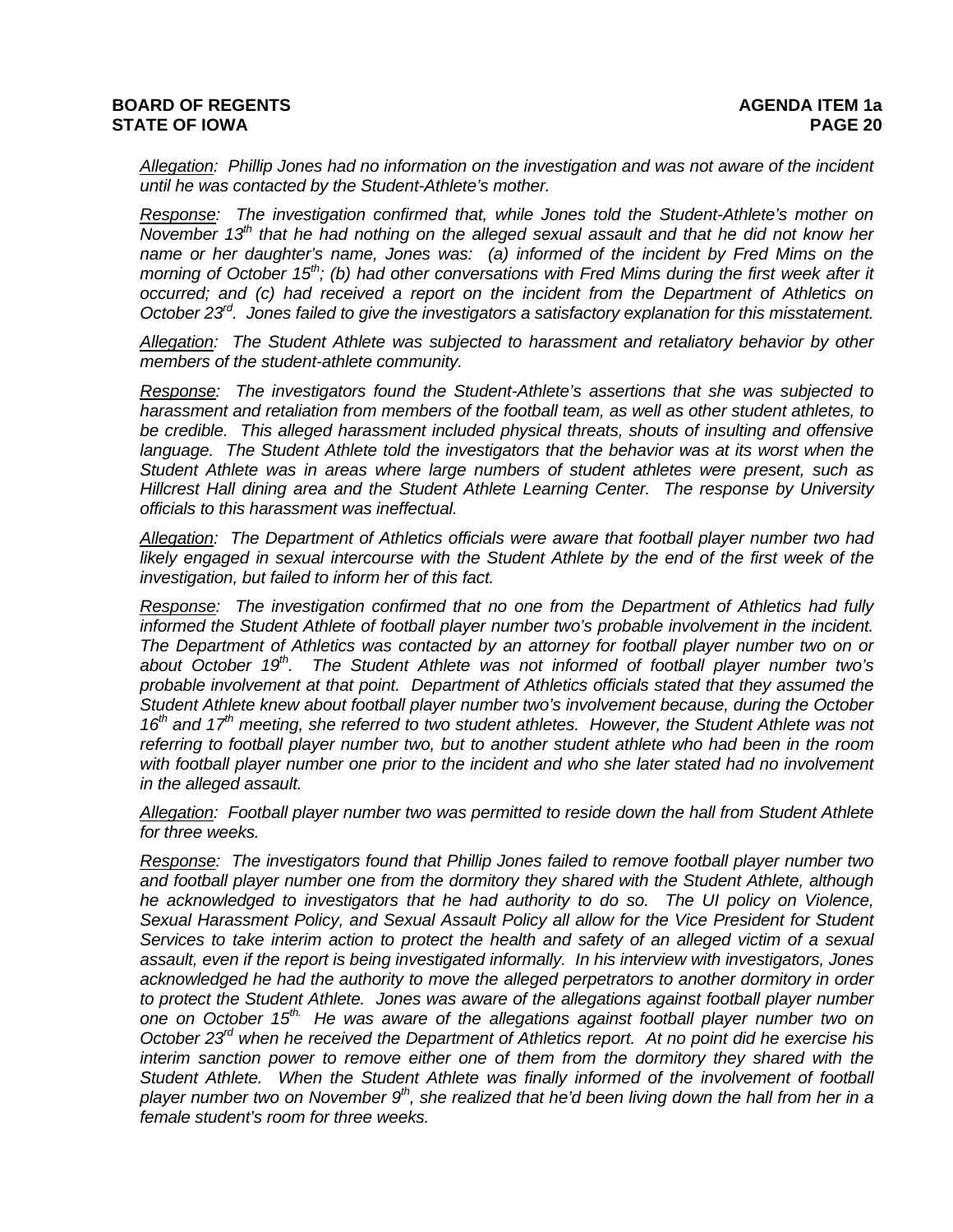*Allegation: The Student Athlete and her family were led to believe that Betsy Altmaier represented the President's Office and was, therefore, keeping President Mason updated on the progress of the investigation.* 

*Response: It appears that until November 16<sup>th</sup>, the Student Athlete and her family did, in fact, believe that Betsy Altmaier represented the President's Office in some way. Altmaier's direct contact was with Marcus Mills, the University's General Counsel, upon whom the President relied to monitor the handling of the investigation. Therefore, Altmaier indirectly fulfilled the role of keeping President Mason's Office informed through Mills.* 

*Allegation: There is no such thing as an informal investigation under the University's sexual assault policies and protocols as stated by Phillip Jones.* 

*Response: Both the UI Violence Policy and Sexual Harassment Policy clearly provide for informal investigation of alleged allegations of sexual assault. When interviewed by the*  investigators, Jones continued to assert that there is no informal method for investigation of *sexual assault allegations. When presented with the relevant sections of the UI Violence Policy and Sexual Harassment Policy, he essentially made a 'supremacy' argument stating that the UI code of Student Life is preemptory of the other policies, and therefore, the other policies were somehow not valid. The UI code of Student Life refers, however, to EOD, which conducts both informal and formal investigations.* 

*Allegation: The University did not handle the situation in a professional way that followed University protocol in compliance with its own rules.* 

*Response: Although University policies and procedures may have been followed as to form, the investigation revealed substantial flaws in not only the University of Iowa's response to the alleged sexual assault at issue, but also in its policies, procedures, and practices regarding the same. However, Special Counsel uncovered no evidence of any attempt by officials associated with the University to cover up the alleged assault.* 

*Despite the efforts of some student athletes and their coaches to ensure a supportive environment for the Student Athlete, other student athletes behaved in a crude manner using bullying and abusive tactics towards a fellow student athlete in need of support and nurturing. The Office of Vice President for Student Services and Dean of Students also failed in its responsibilities to the Student Athlete. While Phillip Jones' failure to act did not technically violate the letter of the University's policies and procedures, his inaction was fundamentally inconsistent with the substance and the intent of those policies. Finally, the Office of General Counsel should have never assumed a supervisory role in the investigation. To do so was an inherent conflict of interest.* 

#### *#2 The allegations contained in Student-Athlete parent's second letter of May 16, 2008.*

*Allegation: On a phone call with the Student-Athlete's mother, President Mason told her that she does not deal with these types of issues, but would gladly direct the Student-Athlete's mother to someone else who did.* 

*Response: The investigation revealed that President Mason and the Student-Athlete's mother have differing impressions of this phone call. According to the Student-Athlete's mother, when she*  called the President's Office on November  $20<sup>th</sup>$  to ask a question about the progress of the *investigation, the President told her that said she typically didn't handle these things and would give the Student-Athlete's mother the contact information for someone who did. President Mason's recollection is that the Student-Athlete's mother was asking questions about*  matters being dealt with by Chuck Green, DPS Director who was handling the criminal *investigation, and that she offered to assist the Student-Athlete's mother in getting in touch with him.*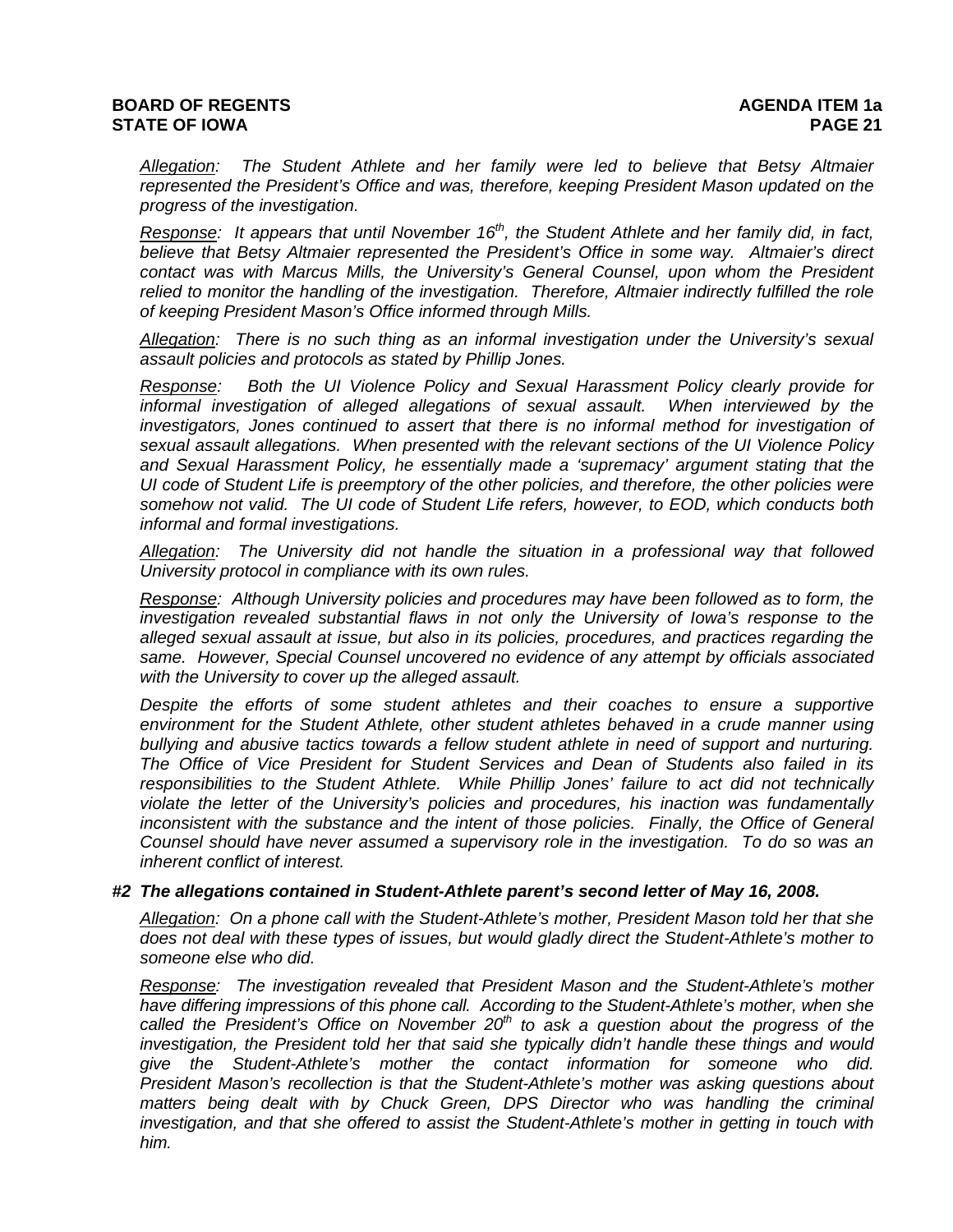*Response (continued): Both parties agree, at that point, the Student-Athlete's mother became frustrated and ended the phone call. The investigators found no evidence that the President's intent was to stonewall the Student-Athlete's mother in any way. Likewise, the Student-Athlete's mother's frustration is understandable given the confusion and the lack of communication she and her family were experiencing up to that point.* 

*Allegation: Phillip Jones promised the Student Athlete she would be protected from harassment, but that did not happen.* 

*Response: The investigation concluded that Phillip Jones' response to the retaliatory and*  harassing behavior directed at the Student Athlete was insufficient and ineffective. When the *Student Athlete informed Jones of the harassing treatment she was experiencing from other*  student athletes, he sent letters on November 2<sup>1st</sup> and 28<sup>th</sup> to the student athletes whom the *Student Athlete identified regarding their retaliatory actions. The letters Jones sent were not effectively worded and did not inform student athletes that they had already been accused of conduct in violation of the University's anti-retaliation policy and there was no in-person follow up. Furthermore, Jones failed to commence disciplinary action against the student athletes identified by the Student Athlete for their behavior despite his authority to do so. The Student Athlete, not realizing that the letters had been sent and seeing no effect from her reports of the harassment, did not report the continuing behavior to Jones thereafter.* 

*Allegation: The Student-Athlete's coach and his staff abandoned the Student Athlete following the incident.* 

*Response: The evidence suggests that Student-Athlete's coaching and training staff were generally supportive following the incident. During their interviews with the investigators, the Student Athlete and her family stated, however, that they felt the staff support declined substantially in the second semester. Evidence obtained as a part of the investigation suggest that at least some of the feelings of abandonment on the part of the Student Athlete and her*  family are the result of external factors, rather than the retaliation for reporting the alleged sexual *assault. First, the Student-Athlete's parents' perceptions may be due to their inability to obtain information on their daughter's athletic progress during the spring after she withdrew permission*  for the staff to share information with her parents. Second, the purported withdrawal of support *from the Student Athlete was likely due, in part, to her coaches' and trainers' perceptions that the Student Athlete did not wish to interact with them, based upon the Student-Athlete's behavior, which appears to be the result of emotional affects of the alleged assault.* 

*Allegation: Betsy Altmaier, however, remained extremely supportive and encouraging to the Student Athlete following the incident.* 

*Response: The evidence obtained during the investigation indicates that Betsy Altmaier exhibited an appropriate response to the October 14th incident and thereafter. Altmaier informed the Department of Athletics officials of the continued harassment of the Student Athlete. On November 14th, Altmaier met with members of the Student-Athlete's team to emphasize their responsibility to support the Student Athlete. She also expressed her concern that the Student Athlete and her family felt that they were being misled by the Department of Athletics as to what the informal investigation could accomplish and were not clear as to the reason for EOD's involvement. Altmaier's concern and work with the Student Athlete continued throughout the second semester and up through August. It was clear from interviews with the Student Athlete and her parents that they all hold Betsy Altmaier in very high regard and were extremely satisfied with her treatment of the Student Athlete.* 

*Questions."*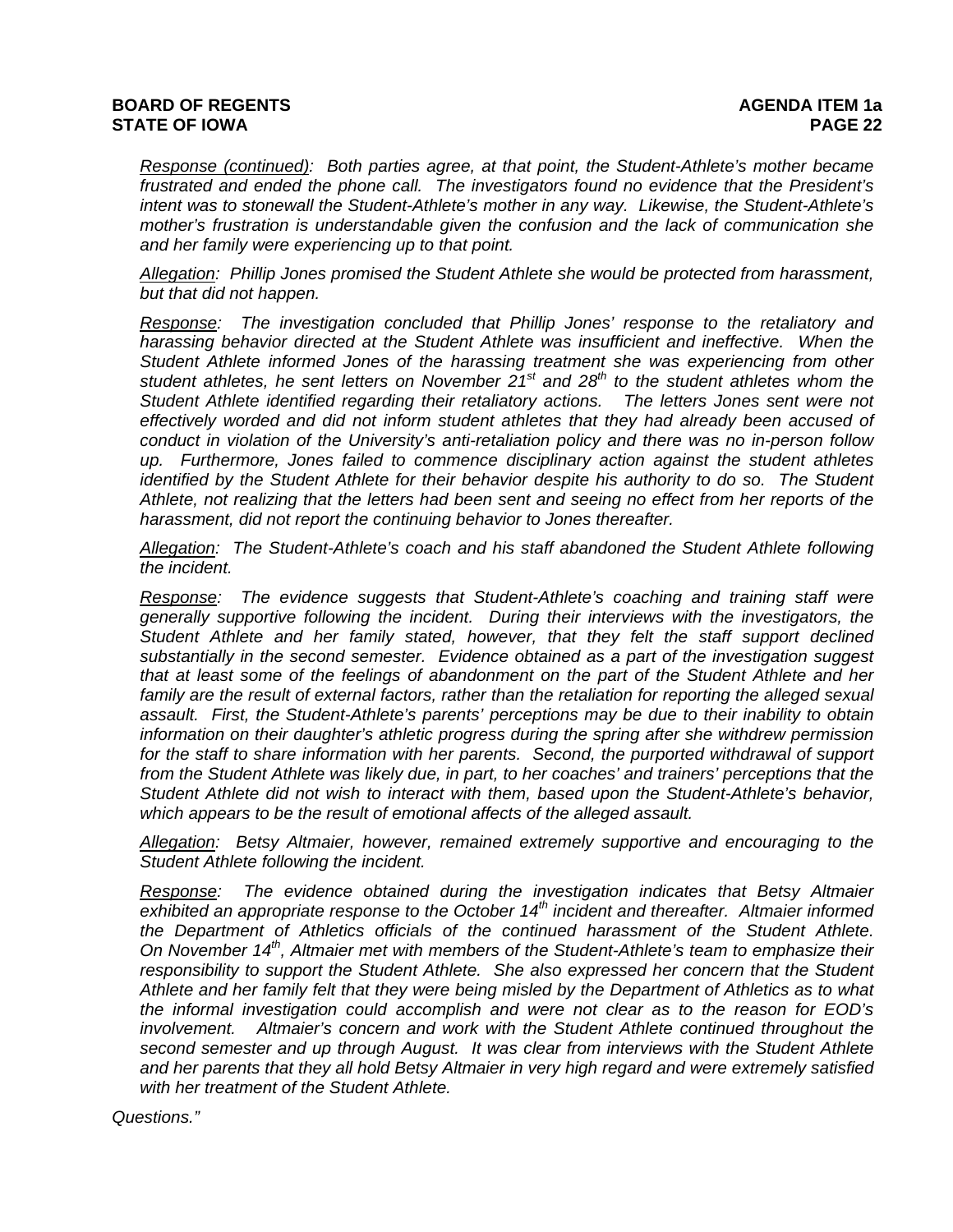*MILES: "I note in the report, and we can take questions on this section, that you've also gone on to talk about policies and you have recommendations in here. Do you intend to go to those at some point? If you're not intending to now, I'd like you to before we finish today."* 

*BRYANT: "Let me say, generally, I need to be real careful with the policy recommendations because I don't want it perceived that that's some kind of best practice analysis. All we recommend is things that were inherent and obvious in what happened here that needs to be changed. They're not to be mistaken for a solution because I think the solution is more comprehensive than the recommendations. So if something popped out up to us as clearly wrong and should be changed, it's in here."* 

*MILES: "We'll come back to those. Regent Gartner."* 

*GARTNER: "Mr. Bryant, thank you very much. You mention two things in your introductory remark, if I wrote them down correctly. You said there was no cover up and then you said that the General Counsel failed to turn over documents, or maybe it was the University, failed to turn over documents to the Regents for no justifiable reason. Am I correct that you said those two things?"* 

#### *BRYANT: "Yes sir."*

*GARTNER: "I guess then, my question is 'What is a cover up?' If there was a Regents investigation going on by Tom Evans and there were relevant documents and they weren't turned over to the Regents for no apparent reason. To me, that's a cover up. There are different things you cover up and for different people you cover up things from. But it strikes me that that's a cover up at the University in relation to the Board of Regents. Am I missing something?"* 

*BRYANT: "Well, it's a great question and it was an area that gave us a lot of real soul searching. We didn't think it was a cover up because there was no concerted effort among people at the University to agree to do that."* 

#### *GARTNER: "Lateral cover up?"*

*BRYANT: "Well, and General Counsel was very open about the fact that he didn't turn the documents over. He said he should have. He said it was a mistake. He wasn't sure the documents were what the Regents were looking for. He thought it was focused on policy and he should have turned them over and didn't. But the documents were well known shortly thereafter. So it was clearly inappropriate not to turn them over, but I did not perceive him to be a person that was doing it for some immoral purpose. It's just a call based on interviews and character judgment. I think it was a huge mistake and I think that he admits it. I think he felt, probably, and I can't speak for him, that the Regents would get it. I mean, he said words to the effect of 'they'll get it when they get it.' I guess the mother had called the Regents' office wanting to know, if she sent the letter to the Regents, would they would keep it in confidence and it not go public. And she wasn't sure what the*  answer was. And my sense in talking to him was that he felt like the Regents would get it, but didn't *know what to do with it. So I don't call it a cover up, but it certainly was inappropriate. But he was very open with us about his actions about it."* 

*GARTNER: "After the fact?"* 

*BRYANT: "Yes, sir."* 

*MILES: "Regent Lang."* 

LANG: "During your discussion with members of the Athletics Department, was there an *understanding or knowledge of their participation whether it was right or wrong?"* 

*BRYANT: "Would you restate that again?"*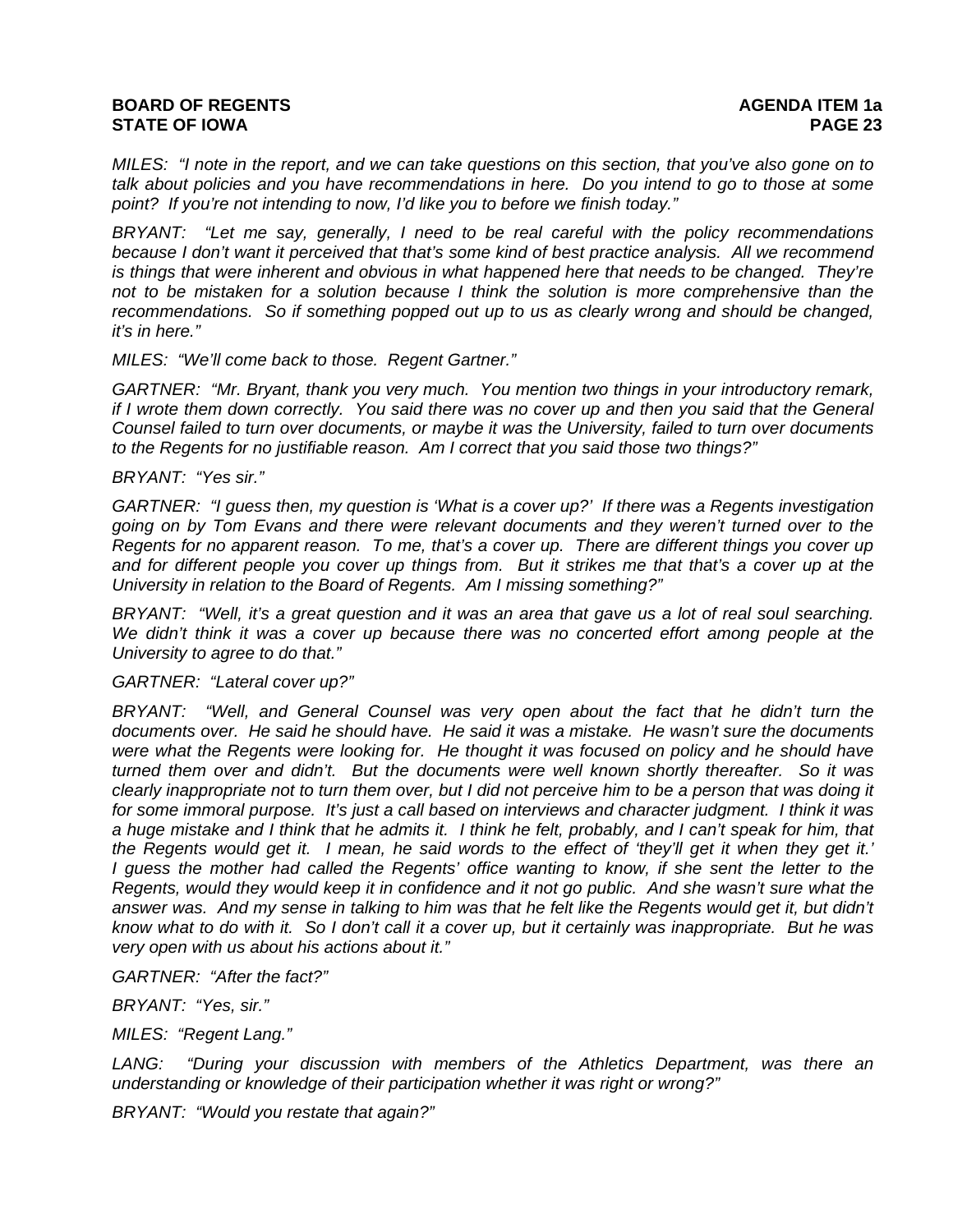*LANG: "During your discussion with individuals from the Athletics Department, was there an understanding with these individuals whether it was right or wrong, because or because not a policy, to be involved in this particular alleged sexual abuse?"* 

*BRYANT: "There was almost complete, uniform agreement among Athletics Department officials that they did not want jurisdiction to investigate themselves. They were uncomfortable with it. It was a task they couldn't win on. They felt, they said, compelled to do it because they felt very strongly the victim and her family wanted to resolve it that way. And they were not comfortable with it, particularly in light of some of the history."* 

*LANG: "And their reason for involvement was because of a family?"* 

*BRYANT: "They felt like the family wanted to meet with both coaches and wanted it resolved quickly, without publicity. Their paramount concern, the Athletics Department interviews showed,*  was to protect their daughter, to have some consequences for the young men, or man, at the time, *and they were trying to abide by that."* 

*MILES: "Regent Gartner."* 

*GARTNER: "Mr. Bryant, on pages 14 and 15, the allegation the Student Athlete was subjected to harassment and retaliatory behavior by other members of the student-athlete community. It says 'the Student Athlete told the investigators that the behavior was at its worst when the Student Athlete was in areas where large numbers of student athletes were present, such as the Hillcrest Hall dining area and the Student Athlete Learning Center. The response by University officials to this harassment was ineffectual.' Where was the response coming from?"* 

*BRYANT: "Well, there were two sets of responses. The ineffectual response was that, we believed, the Dean's Office ought to have moved appropriately to separate the parties."* 

*GARTNER: "Mr. Jones' office?"* 

*BRYANT: "Yes, sir. To act swiftly. On the other hand, the athletic coaches. The coach met with his football team, called a meeting, and said the team needs to support the Student Athlete and rally to her and, you know, basically support her. The swim team had another meeting similar. So at least it appeared that the coaches in the Athletics Department tried to rally the teams to support her, but there was a lot of what I call rogue behavior going on anyway."* 

*GARTNER: "But the ineffectual response, you're saying, should not be laid to the Athletics Department?"* 

*BRYANT: "No, I thought…we thought the Athletics Department."* 

*GARTNER: "I mean, the athletes may have responded…"* 

*BRYANT: "Individual athletes…"* 

*GARTNER: "…badly, but the structure didn't respond ineffectually, but it was the structure of the Dean's Office that responded ineffectually."* 

*BRYANT: "Right, the Athletics Department, the coaches, administrators tried to do the appropriate thing. They called team meetings. Told them to support the athlete. Don't do anything negative to her in swimming and in football. The letters were ineffectual. Doreen, do you want to speak to that?"*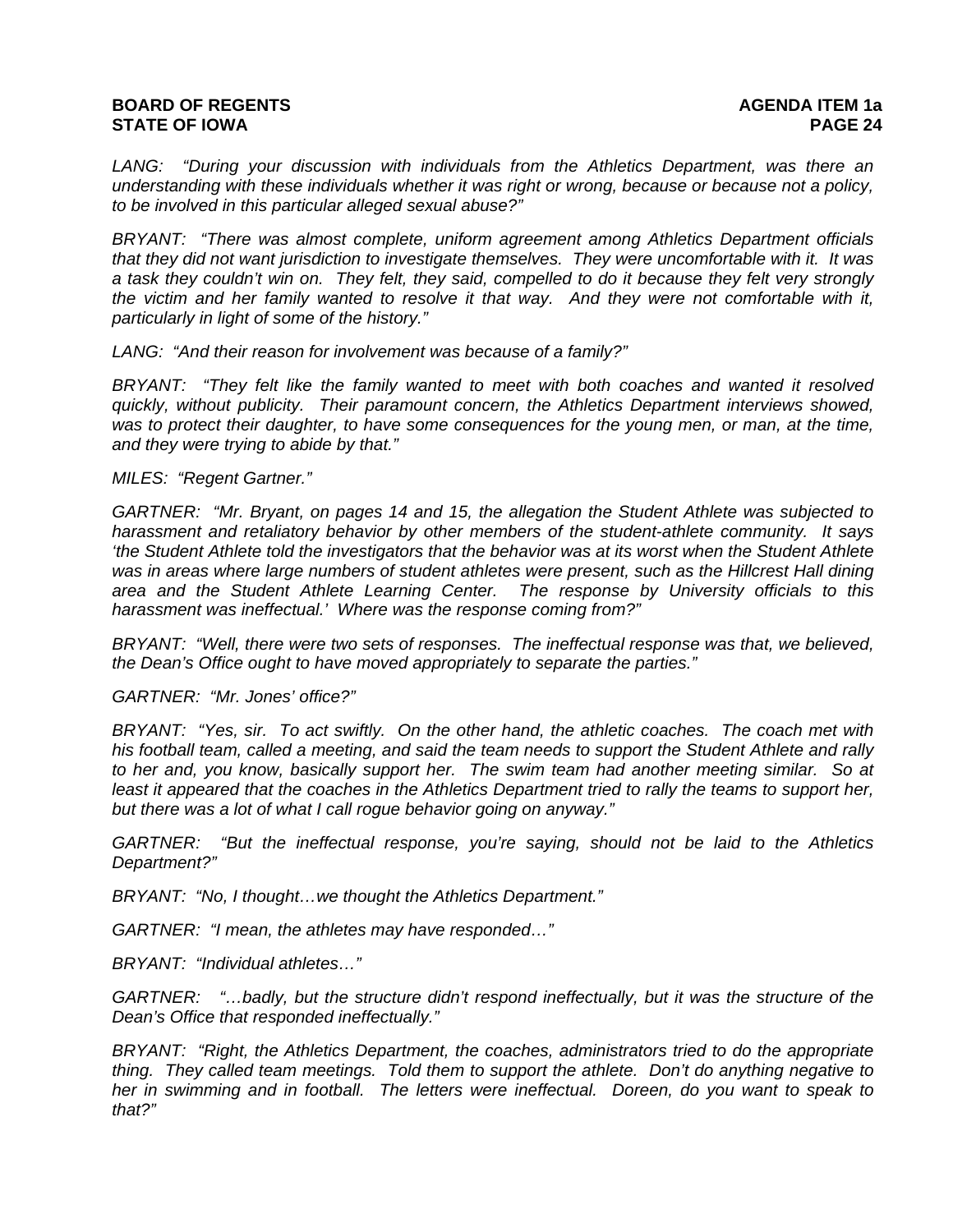*DODSON: "Excuse me. I was going to add that, particularly with the letters, the coaches did try above the Student-Athlete's team and the young men's team, spoke to them a couple of times. Now, how well the students listened to that, they appeared not to have listened real well. But the coaches tried. The problem with the letters, we believe, sent by the Vice President of Student Services, was that they were sent, it was, fairly late at that point, first of all. But they didn't even*  point out that the students were being accused of retaliation. They simply report the retaliation *policy and there's no follow up to them and there was no in-person by anyone. And so, that, plus the failure to, of any kind of sanctions or concern about sanctions. The other thing is we don't know if the young men even received the letters. We do know that they were sent."* 

*GARTNER: "As all of us have just received this for the first time, are those letters at least redacted copies of those letters in the report?"* 

*DODSON: "No sir, they are not. The only…in the appendices, we have policies, the mother's letters, some newspaper articles. We do not attach any of the minutes or the emails. There's an explanation in the very front page and we have marked with an asterisk all of those other items. They are…our understanding was subject to litigation and that the Board of Regents would make those available as they can under court orders in that litigation."* 

*GARTNER: "Thank you."* 

*MILES: "Regent Downer."* 

*DOWNER: "The allegation has been made, during the course of this matter and before you became involved in it, that the Regents' General Counsel was somehow negligent in the investigation that he undertook at the Board's direction. Did you have any findings with respect to that, and, if so, what were they?"* 

*BRYANT: "I'm just going to jump to the body of the report because that is specifically dealt with."* 

*DODSON: "Page 66."* 

*BRYANT: "It wasn't a part that I read. Basically it says the initial investigation was fine. Certainly no, no negligence. It was thorough. There were things that the Regents didn't have access to that we did and would have changed some of the findings. For instance, the mother's letters. That was the big item. But, we found no fault in the original investigation. We thought it was thorough, based on what was available."* 

*MERSMAN: "Regent Downer, one additional thing. We would like to point out that the recommendations in the Board's General Counsel's original investigative report track very similarly to ours. So, even given the fact that he did not have the availability of all of the information we did, he was on the right track."* 

*DODSON: "And, if I might add, Regent Downer, the interviews, we were able to review the interview notes that Mr. Evans had conducted. Much of the information was in there. And, I think, if that report had said 'This is a full investigation. I've done the very best I can, given the fact that some things, either pursuant to the court order or a misunderstanding of FERPA were withheld.' But, as Dick pointed out, the recommendations track ours remarkably. And we had no…obviously we didn't check them against each other."* 

*MILES: "Mr. Bryant, can you speak to your confidence that you've actually gotten an accurate picture of the circumstances in your work over the last whatever it's been, seven eight weeks."* 

*BRYANT: "I'm real confident. Again, you have five different people with different backgrounds and different perspectives. We talked to different people. We looked at different notes. And we came together and really very rapidly saw the same trends emerging. So I feel real confident that we basically saw what happened."*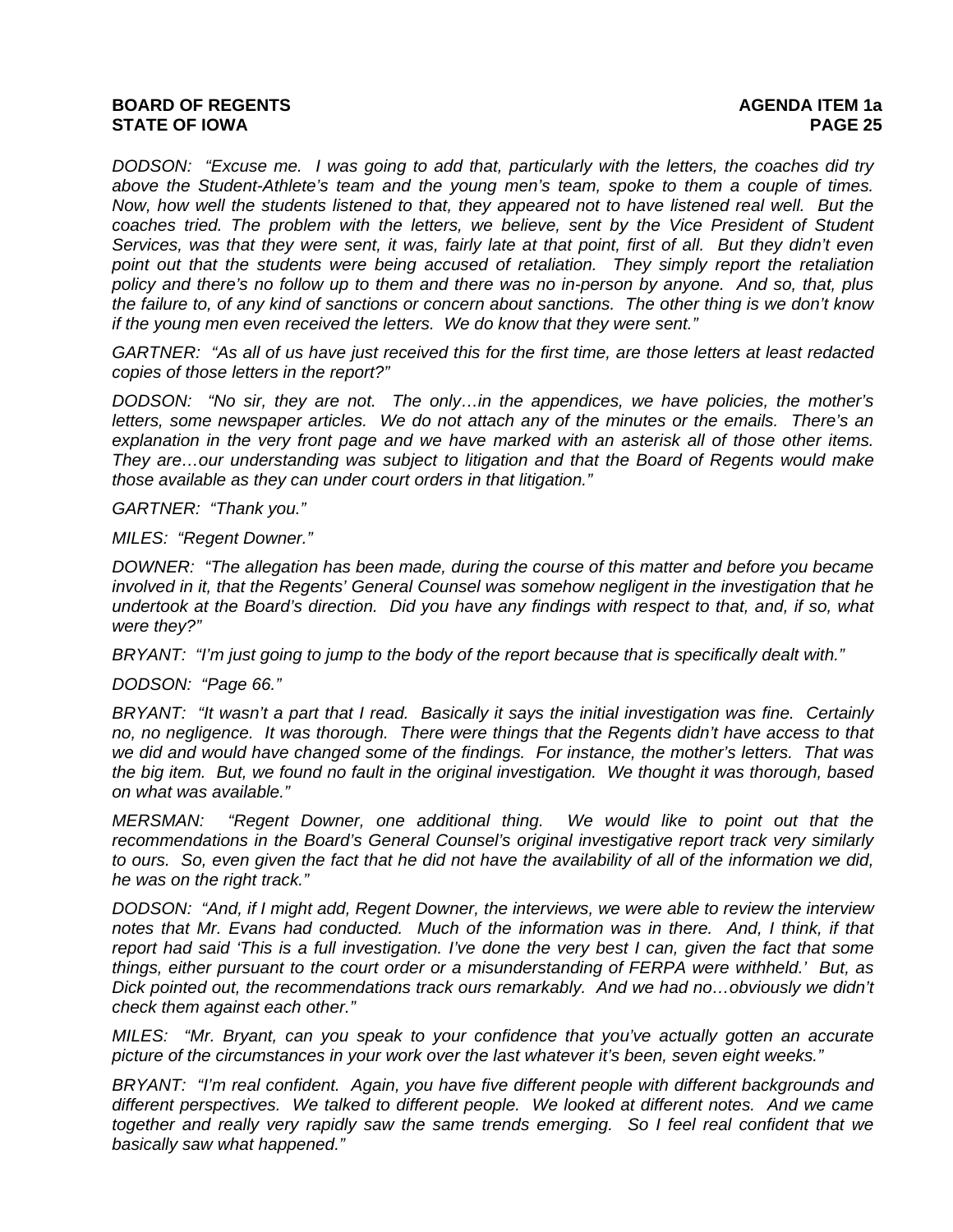*MERSMAN: "President Miles, the other thing that we would like to note is that everyone that we dealt with, including the Student Athlete and her family, were absolutely cooperative and transparent. That includes the University personnel officials that our team met with personally. We had no inclination in any of our meetings, which is why we used different people in different venues or circumstances, that anybody was not being wholly forthcoming."* 

*BRYANT: "Well, even in the response to the 'was it a cover up based on the documents?' If General Counsel had wanted to cover it up, he might have argued federal law didn't let me disclose that or some kind of policy. He didn't. He just said 'I should have disclosed it. I didn't. I* should have. It was my mistake.' And I gave him the opportunity to claim a legal theory in *defense, which could have really made the non-cover up solid. That could have been a good argument for him that I had something to hang my hat on, but he said it was a mistake so I thought it was an honest answer."* 

*DODSON: "President Miles, just in addition to that, we were able to have the opportunity to spend about eleven hours with the family and spoke with them in their home and have had some opportunities to talk since then. And checking what we learned from them against the reams of documents, handwritten notes that were done at the time, in addition to the interviews, I think gave us a lot of comfort…we were…there was a tremendous amount of miscommunication, and misunderstanding and confusion. Again, as James said, partly because, there was not a trained advocate there, in many of these situations. But we felt that it was a consistent picture, if you will."* 

*MILES: "Regent Gartner."* 

*GARTNER: "I was going to ask one question, which I'll save for a minute because your response to the last one…and maybe Tom Evans should answer this question, but I thought when we asked, when these letters were…first came out, in I think was The Press Citizen is where we first saw, at*  least most Regents first became aware of this. I thought that when we asked the University the *reason given was the law. Is that not right? When we said how come we didn't have…wasn't the answer to the Regents I don't know if it was you, Tom, or somebody else or Bob or whoever that they weren't given to us because they thought they couldn't under FERPA or under a subpoena or something?"* 

*TOM EVANS: "I think, Regent Gartner, we were speculating in the Board Office, in terms of what*  was the rationale for why we didn't get the documents. And we were speculating perhaps it was the *subpoena, perhaps it was some issue related to FERPA, and…"* 

*GARTNER: "But we never officially were told that?"* 

*EVANS: "We were never officially told that."* 

*GARTNER: "OK."* 

*BRYANT: "And that was kind of in the backdrop when I discussed it with other administrators that that might have been a reason. And when I asked counsel, general counsel that, I said, was that why you did, I mean it was a perfect out, and he said 'No. I just blew it. I should have.' "* 

*GARTNER: "The question I was going to ask was: In the course of your investigation, did you have any reason to get in to an incident, either two incidents called the Pierre Pierce cases, three or five years ago? Did your investigation at all get in to any of that and any impact that might have had on policies or procedures?"* 

*BRYANT: "That's a really good question, and yes, the Pierce case is everywhere. Everyone you talk to at the Athletics Department and otherwise is walking around just trying not to repeat the Pierce case; and may be trying so hard that they are. I mean, they're just…it's going to follow the policies to the letter, regardless of what happens, form, do the book, go by the book. And what this case maybe needed, more than anything, was someone to roll up their hands and go 'The book isn't working. Let's get it fixed.' And, so, the Pierce thing is everywhere. It shapes everything about the policies and the culture in responding here."*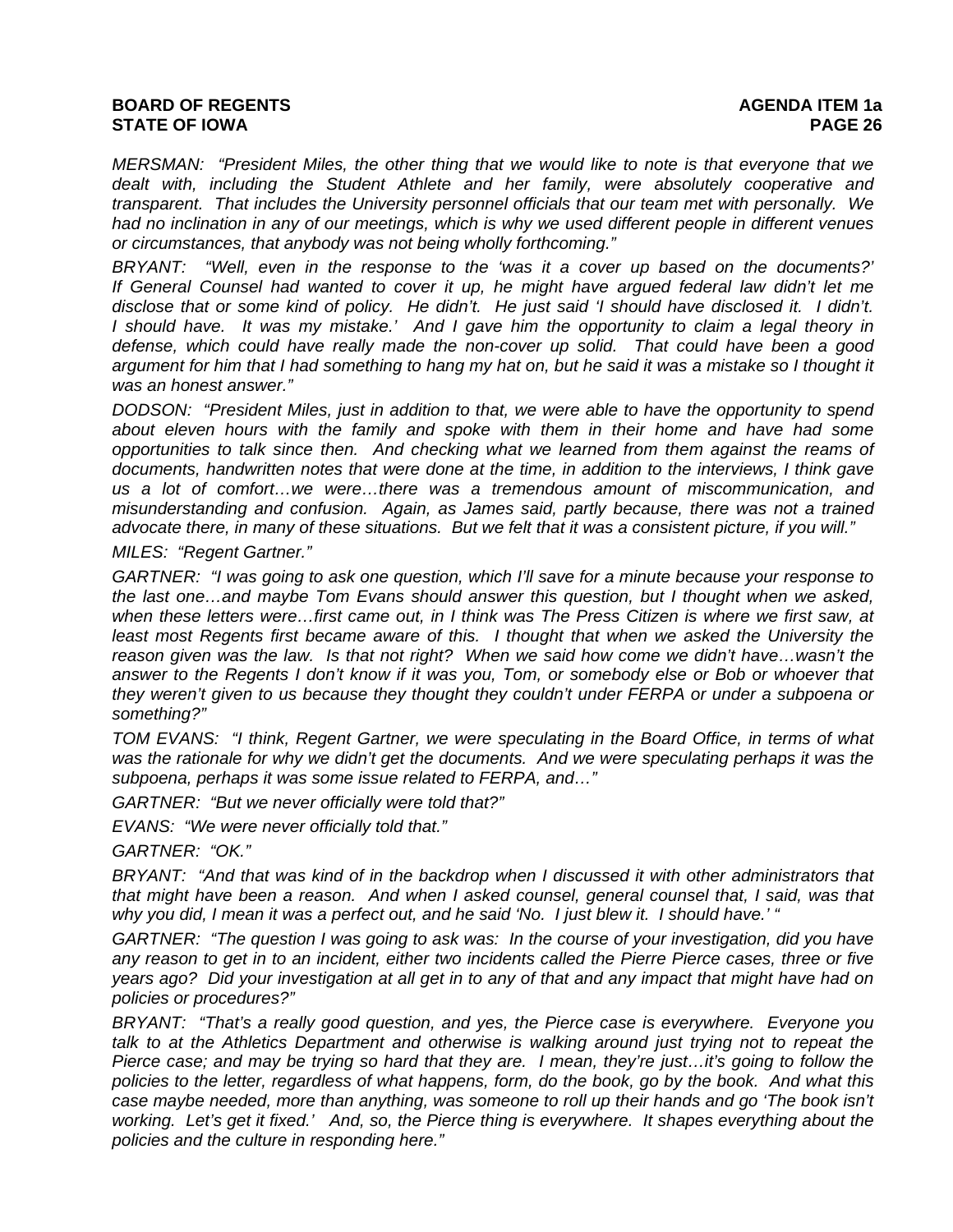#### *GARTNER: "Thank you."*

*MILES: "Mr. Bryant, I think it's important...there are a number of recommendations here and so I'd like to direct you back to that section, section six, just to take the Board at least quickly through and*  for the benefit of all those assembled. I recognize this isn't a complete, as you said, a complete and *thorough analysis of best practices. But, it's at least those things that were readily apparent to you and I think we get those on the record, here."* 

*BRYANT: "I'll just read through them briefly:* 

- *1. It is paramount that a comprehensive review of the policies and procedures dealing with sexual assault and other related issues at the University of Iowa be undertaken. It is critical that the University of Iowa modernize such practices, consistent with the best practices available in the higher education community. While those procedures are beyond the scope of this investigation, it is clear that certain basic changes must be made immediately and incorporated with the adoption of best practices, when that occurs:* 
	- *(a) A trained advocate must be made available to the alleged victim of sexual assault during all stages of the reporting and investigative process. Special Counsel recognizes that there is some debate regarding whether it is beneficial to mandate the presence of such an advocate. However, alleged victims should at least be fully informed at all times of their right to an advocate and such an advocate should be made readily available.*
	- *(b) A single coordinating office and procedure must be designated to deal with all sexual assaults and other related issues. Had such existed in this case, the failure of the University to adequately respond to this assault would not have occurred. The understanding of the Student Athlete and her family would have been greatly enhanced by the presence of a single procedure and a single coordinating office to explain the process and formulate a response. A single coordinating office would have avoided the conflict of interest that existed between the General Counsel's Office and the Student Athlete and would have ensured that the Student-Athlete's interests were fairly represented.*
	- *(c) The University should consider whether it would be appropriate to mandate DPS notification when a University official receives information of an alleged sexual assault.*
	- *(d) The University's General Counsel should not be involved in the management of sexual assault and sexual harassment investigations.*
	- *(e) Sexual assault advocates should be trained with respect to University reporting and investigation options available to victims and how to explain them in a way that can be readily understood.*
	- *(f) Easily comprehensible information with respect to University sexual assault reporting and investigative options should be made readily available to the University community.*
	- *(g) All University departments should be stripped of any authority to conduct investigations of sexual assault to the extent that it is beneficial to retain an informal method of sexual assault investigation. Such investigations should be handled solely by EOD or the office designated to handle such investigations.*
	- *(h) The officials responsible for investigating sexual assault investigations should be given extensive training in the proper handling of sexual assault victims and perpetrators.*
	- *(i) The office designated to handle sexual assault investigations should have a formal procedure providing for recusal of the investigators who may perceived as having a conflict of interest.*
	- *(j) Sexual assault should remain part of the University's Violence Policy. It should not be handled under the University Sexual Harassment Policy.*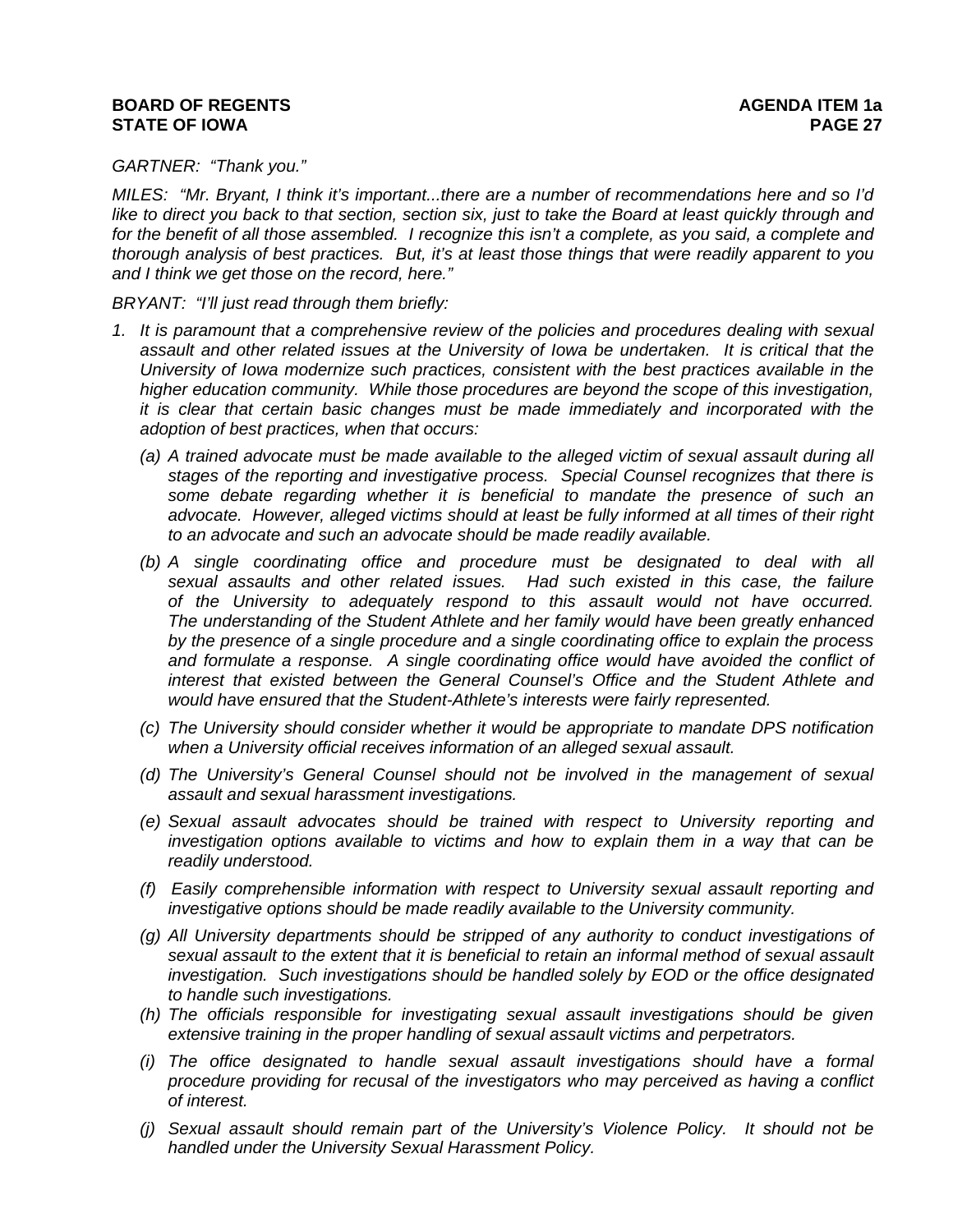*2. It is also paramount that a comprehensive review of the policies and procedures dealing with sexual assault and other related issues be undertaken at all other universities governed by this Board, to ensure that they are consistent with both best practices and the University of Iowa."* 

*MILES: "Mr. Bryant, just on item 1g, you note 'to the extent it is beneficial to retain an informal method of sexual assault investigation.' I'd like to ask you about whether you think, or your group thinks, that it is beneficial. I note that, just in some research that I did, the University of Virginia, for example, has an informal and formal procedure process. The informal process only comes into play when it becomes a criminal matter and the University's role is simply to support the victim. That's*  what they call an informal process. To the extent that it is contained within the University, it's all *formal and very clearly designated as to what will happen and how it will happen. Did you form a view on whether an informal policy on dealing with such thing makes sense?"* 

*BRYANT: "Well, in a tentative view not refined yet, a sexual assault like this should never be handled informally. As opposed to a harassment claim or bantering between two student athletes – by bantering…my son got in a pushing match with another basketball player in high school and they had to run the steps holding hands. The coaches took care of it. That's not a violent sexual assault, but there's a certain amount of discretion each department might have with a less serious thing, but not sexual assault, not a crime of violence. So, broadly defined, there are types of harassment or types of issues that might arise that could be dealt with informally, but it's going to be hard to craft an informal thing for true, violent crime, such as this allegation."* 

*SCOTT: "President Miles, I'd also like to add: When we spoke with officials from the Women's Resource Center and the RAPE Victim's Advocacy Program, they expressed their concern that there's the potential, if you remove an informal option, that some women may not report at all. And they were very concerned with when you force a young woman to have this more open, more formal investigation where records are kept and held, that less women will report and have anything done at all. So I think that's something that has to weigh in to the equation as well."* 

*BRYANT: "I mean…it's a dilemma. This case may never have been reported, but for, despite its criticism, we made of it, the informal method, the victim may have never come forward."* 

*MILES: "I appreciate that. I would just note, for example, again, it's just an example and I don't say it necessarily as best practice. Formal process at the University of Virginia, for example, includes a completely private mediation between the two…between the alleged victim and the alleged perpetrator. That is part of a formal process, however, completely confidential. So, certainly, I just*  raise it as the potential for informal process becoming complex and hard to understand the same *way that you described."* 

*SCOTT: "I think that's a very good point because I believe that one of the things that we found over and over again in our interviews was a great deal of misunderstanding with University officials as well as students about what formal and what informal were, and what could be done via formal investigation and what could be done via informal investigation so it's confusing as it is now."* 

*MILES: "Thank you. Regent Gartner."* 

*GARTNER: "I'd like to ask Mr. Bryant a question similar to David's, but this one on Item C. Did you form an opinion yourself whether it would be appropriate to mandate such notification?"* 

*BRYANT: "We haven't come to that conclusion."* 

*MERSMAN: "Mandate is an interesting term. Mandate means that you direct the alleged victim that they must have the person present. And I think that that's where the disagreement in the overall higher education community comes. Do you mandate that that person is present or do you provide the opportunity?"*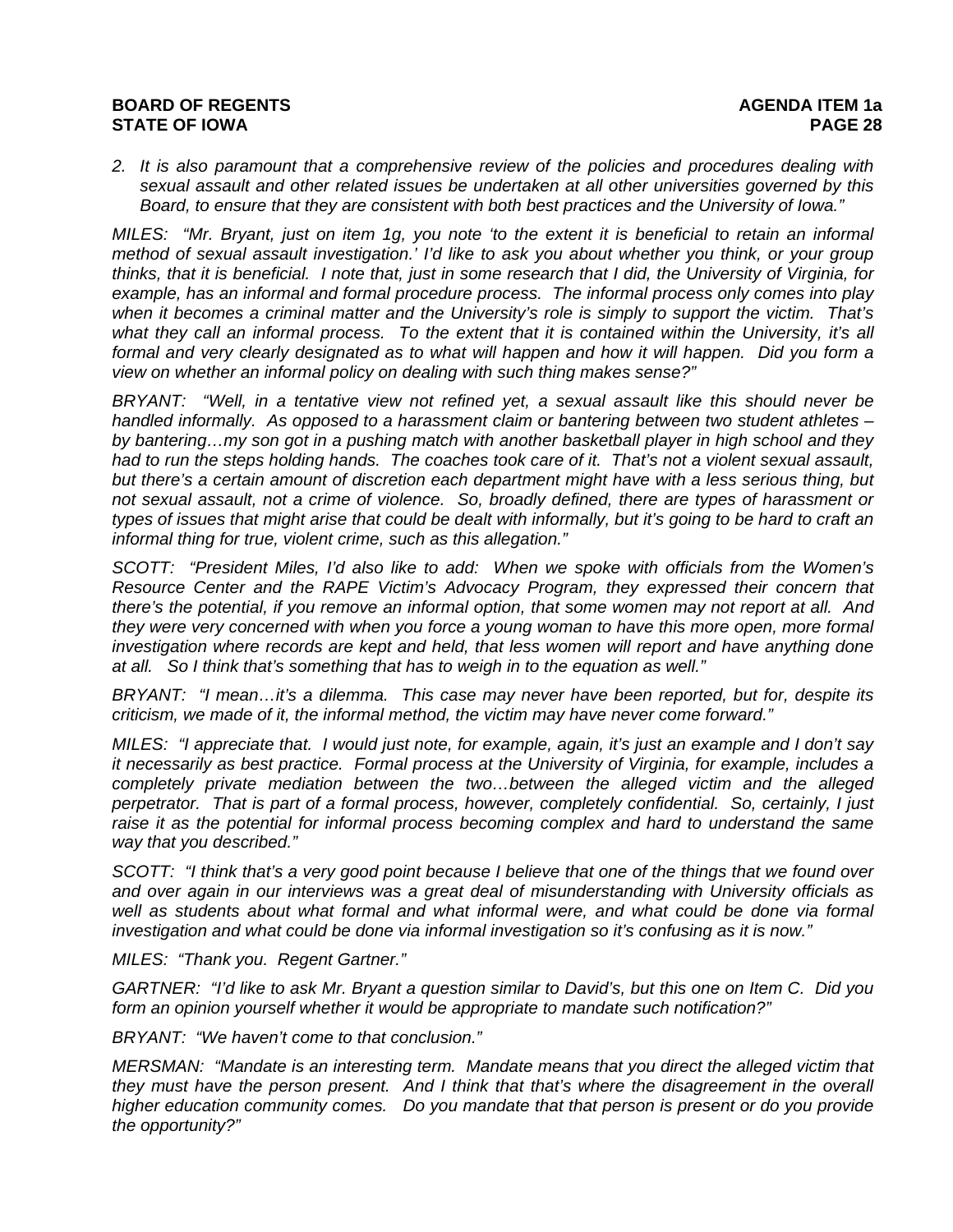*GARTNER: "I don't think we're talking about the same thing. I say the University should consider whether it would be appropriate to mandate DPS notification when a University official receives information on an alleged sexual assault."* 

*GOPLERUD: "I think, Regent Gartner, that its fair to say that, at this point, this team has not sat down to go over some of the details of what a best practice recommendation might be. And we're very well aware that there are some nuances to all of these procedures. The other thing that I*  wanted to point out is, perhaps among the most confusing aspect of these various procedures that *at least a couple of us found and that definitely people within the University community were confused about, is the name of the department that conducted the investigation. EOD gives no indication through its name that it is a department or an office to which such complaints should be brought. Indeed, it looks, at first glance, like an HR-related office."* 

*DODSON: "And, in fact, Regent Gartner, one of the…we found that kind of confusion, even in speaking to some of the young students who were witnesses and called by EOD. They were, like the student-athlete victim, very confused and said they had no idea why this office that had nothing to do with sexual assault, wanted to interview them. That was their impression, despite orientation materials, despite all the good efforts of the University to apprise them of this. For whatever reason, there is a real lack of understanding. And part of it is in the title. The other I wanted to make with specific reference to your point on notification of DPS, some of those arguments are the same that Charla (Scott) mentioned. There is a concern that, if you mandate, that there will be some, maybe most, young victims who will say…most of them say initially – I will not go to police. I won't. Part of that is probably a misunderstanding that they can report to DPS and not have it investigated. We found out that, even Department of Athletics officials didn't understand that. People with a great deal of knowledge had no idea that an assault victim can report it to DPS. They can then gather evidence and they won't do anything with it unless the victim says so. But that is very poorly understood."* 

*GARTNER: "In response, apart from the fact that the University of Iowa department handling this is ill named, was it ill equipped to handle it as well?"* 

*DODSON: "I think if you will…we have a section in the report on EOD. I think they…we believe that they followed their procedures. We do think that there are some problems, and that some of those problems arise from a lack of training from a victim's point of view, a lack of training and how to interview sexual assault victims, and there are some other considerations written up in that section, Regent…"* 

*GARTNER: "I apologize because I haven't read it."* 

*DODSON: "Oh no, no. I know you haven't, sir, and I don't mean to, to put you off. They did do their investigation. There were some particular factors in this case which complicated the way they did that investigation. In part, because it was second after the Department of Athletics so there had already been about six days of investigation by Athletics before it was turned over to EOD, which then began again, the lack of understanding by the Student Athlete, by the witnesses who were called as to why they were being asked again and what EOD was doing and lack of understanding by the family. And because the Student Athlete had no idea why that was happening and probably because of her, perhaps, the situation at the time, the lack of a trained advocate to work with her and explain it to her, she did not respond initially. So the investigation was handled as a third-party investigation, rather than as one brought by a complaint. So she was interviewed late in the process by EOD, which then complicated the type of questioning and how it was handled."* 

*GARTNER: "Thank you very much."* 

*MILES: "Go ahead, Regent Campbell."*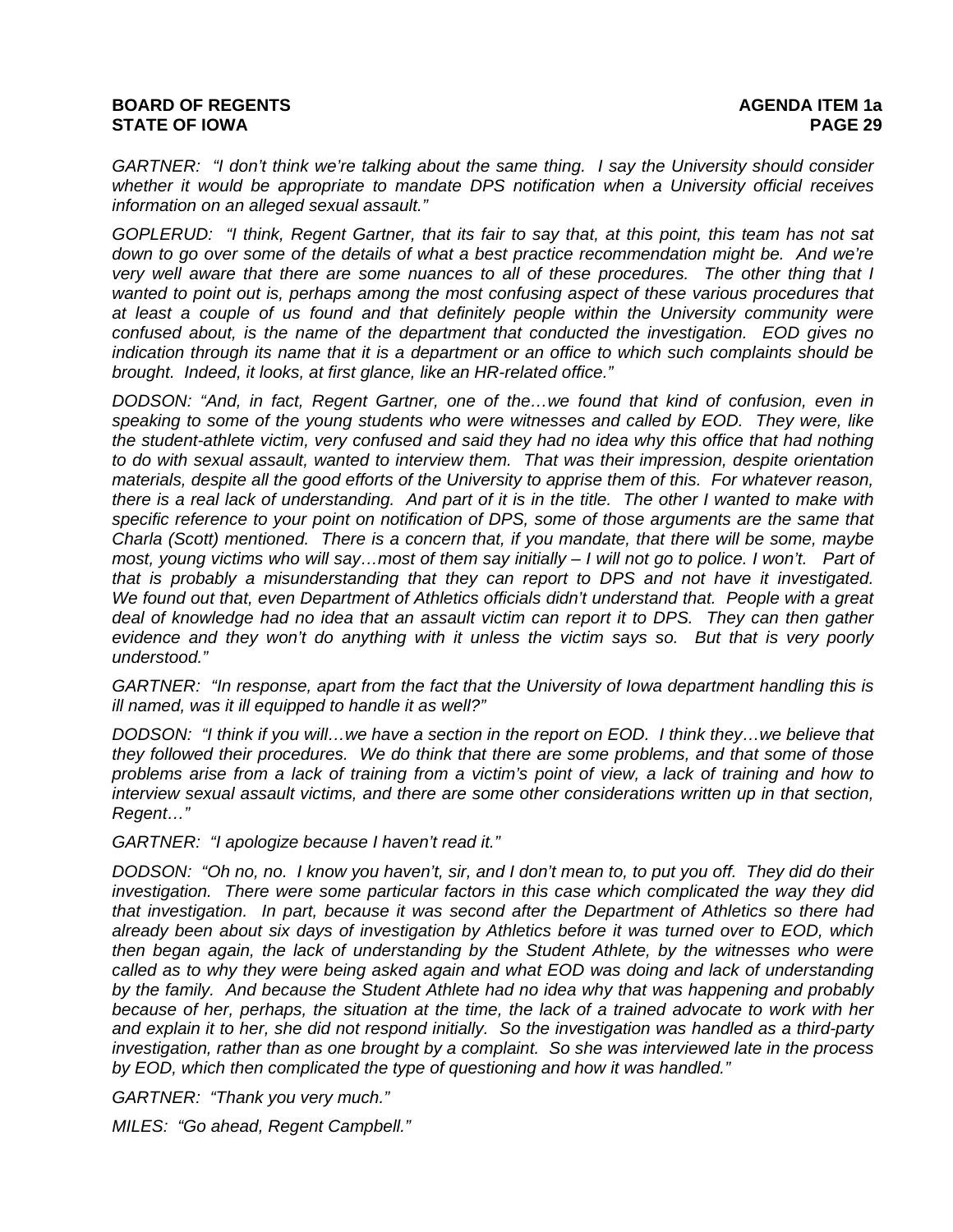# **BOARD OF REGENTS** AGENUS AGENDA ITEM 1a **STATE OF IOWA PAGE 30**

*CAMPBELL: "I just want to make a comment on the topic of mandatory notification. We're not*  writing a new policy now, but to say that the advocacy community has a strong opinion about that *would be an understatement. There are also federal statutory provisions about it, which in the rewriting and developing of new policies have to be considered."* 

*DODSON: "And perhaps we should also add that the Clery Act does not require mandatory notification. It requires that it be strongly encouraged reporting, but does not mandate reporting."* 

*CAMPBELL: "And the Violence Against Women Act speaks directly to it."* 

*MILES: "Regent Lang."* 

LANG: "Misunderstanding has come up many times in your report and I can't help but think, is that *a justifiable reason for the way this case has been handled, even absent of policy?"* 

*BRYANT: "What this case reminds me of is a perfect storm. Everything went wrong that could have gone wrong, despite really an overriding paranoia with process. Everyone has Pierce on their mind. Everyone's got the manual out. Everyone's trying to go step by step with the manual. And it's very confusing. And I don't want to overuse the word, but there are so many points during this process, if the confusion had been cleared up, it would have been remedied immediately. That's why we give such emphasis to an independent coordinator. If there were someone in charge of holding this woman's hand and her family, and going from department to department and saying 'What they're saying is they can throw the guys off the football team, but they can't throw them out of school. What they're saying is they have no authority to do this. What they're saying is EOD is the investigative unit and you need to go talk to them or return their calls. That's why they are trying to get a hold of you.' And with what the victim and her family were going through, there's a lot of confusion going to be inherent in that mindset. I mean, they did so much better than I could have done had it been a child of mine. You know, they're victims of a terrible alleged crime. They're upset and there's just no…forms being followed, but substance isn't getting it done."* 

*MILES: "Anything further? Mr. Bryant, do you have anything to close with?"* 

*BRYAN: "No sir."* 

*MERSMAN: "Mr. President, we do have extra copies of the report on disk for the Regents use if they want them."* 

*MILES: "Thank you. I think what we'll use those for actually is the press. I don't know how many you have."* 

*MERSMAN: "I brought…I think I have 24 now."* 

*MILES: "…The report will be available at the Board of Regents' web site…as soon as it is accepted by this Board, which we will do momentarily. Regent Campbell, do you have anything further from the Committee?"* 

*CAMPBELL: "I really want to express my thanks to all of you. First of all, for the seriousness of which you conducted this investigation. And secondly, for the speed because, in Iowa, as by now all of you know, we care deeply about our institutions and that everything work right, particularly in the lives of our students. That you focused on the student, the Student Athlete, to assure, as we all have, the interest of students. I'm very grateful for. I'm eager to take this and absorb it and get a keener feeling for exactly what transpired here, but I think you've done a great job."*